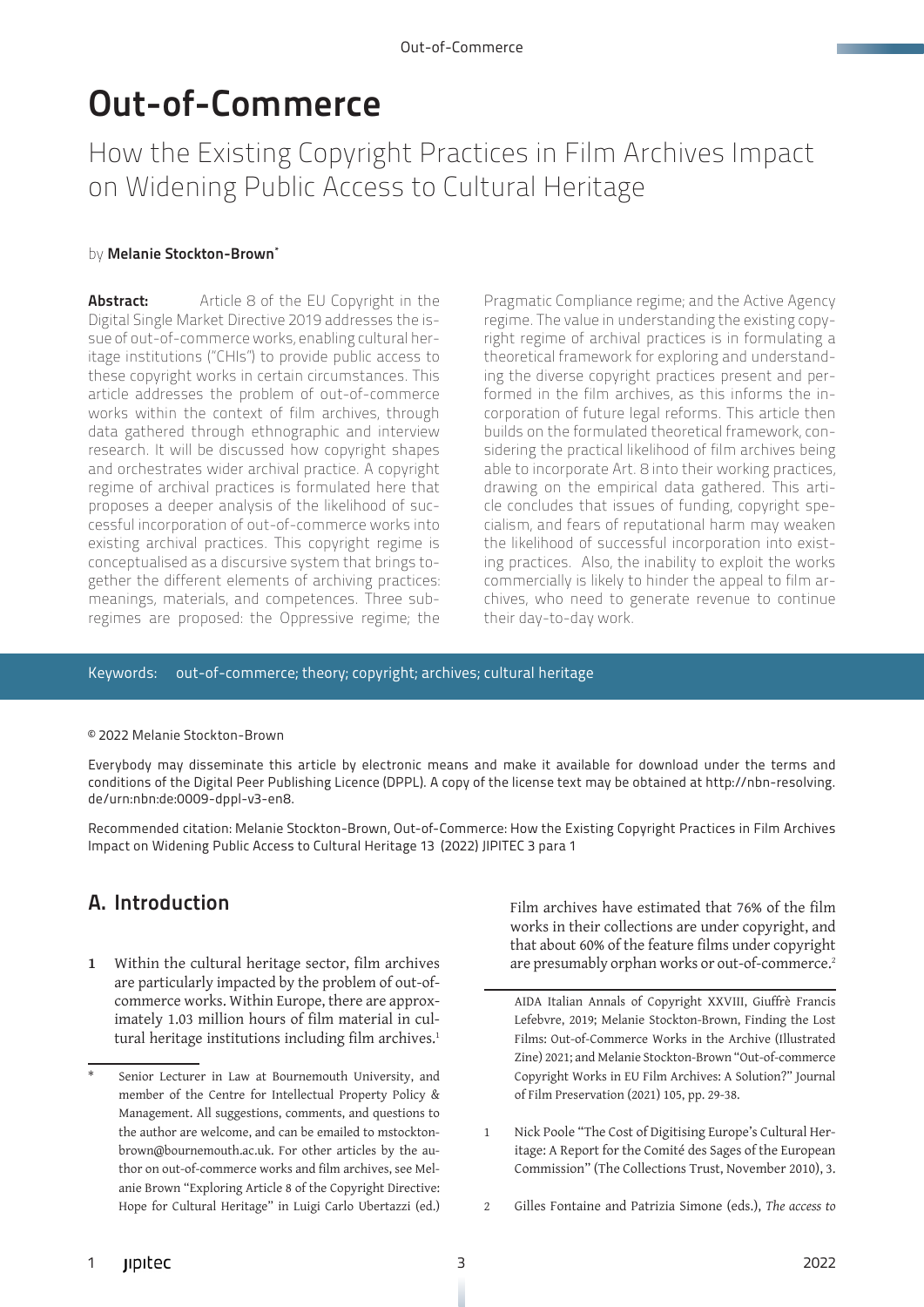This means that there are hundreds of thousands of hours of films held by these archives, that have not been digitised or made available to the public.

**2** The introduction of the EU's Copyright in the Digital Single Market Directive 2019 ("CDSM"),<sup>3</sup> brings the legislative change needed for CHIs to make use of their out-of-commerce works and is a change that scholars have strongly advocated for.4 Article 8 CDSM addresses the issue of out-of-commerce works, enabling cultural heritage institutions ("CHIs") to provide public access to these copyright works in certain circumstances. Article 8 enables CHIs to obtain licences from collective management organisations ("CMOs"), avoiding the need to negotiate with each individual rightholder. Article 8(2) expands this and enables CHIs to make out-of-commerce works available for non-commercial purposes without seeking the rightholder's permission where there is no representative CMO. However, copyright reform alone is insufficient, unless it is accompanied by working practices and knowledge within these institutions that can incorporate this legal reform. This research

*film works in the collections of Film Heritage Institutions in the context of education and research* (European Audiovisual Observatory, 2017), 32.

- 3 Directive (EU) 2019/790 of the European Parliament and of the Council of 17 April 2019 on copyright and related rights in the Digital Single Market and amending Directives 96/9/EC and 2001/29/EC, referred to in this thesis as the "DSM Directive".
- 4 For example, Guibault and Schroff have advocated for Extended Collective Licensing, see Lucie Guibault and Simone Schroff, Extended Collective Licensing for the Use of Out-of-Commerce Works in Europe: A Matter of Legitimacy Vis-à-Vis Rights Holders (2018) 49(8) *IIC*, pp. 916-939; Borghi and Karapapa have advocated for a copyright exemption when the work is no longer commercially exploited, see Maurizio Borghi and Stavroula Karapapa, *Copyright and Mass Digitization* (OUP, 2013); Dusollier has advocated for "re-aligning" economic rights with the actual exploitation of the work, see Severine Dusollier "Realigning Economic Rights With Exploitation of Works: The Control of Authors Over the Circulation of Works in the Public Sphere" in Bernt Hugenholtz (ed.) *Copyright Reconstructed: Rethinking Copyright's Economic Rights in a Time of Highly Dynamic Technological and Economic Change* (Kluwer Law International, 2018); see also Stef van Gompel and P. Bernt Hugenholtz The Orphan Works Problem: The Copyright Conundrum of Digitizing Large-Scale Audiovisual Archives, and How to Solve It (2010) 8(1) *Popular Communication*, pp. 61-7; and European Copyright Society "Answer to the EC Consultation on the review of the EU copyright rules" (European Copyright Society, 2014).

addresses the problem of out-of-commerce works within the context of film archives and puts forward a theoretical framework.

- **3** This article streams from ethnographic research conducted in three film archives, prior to the national implementations of the CDSM. This then led to the formulation of a theoretical framework to understand the copyright regime of archival practices, which articulates the ways in which copyright shapes archival practice and can act as a barrier to certain activities. This copyright regime is the basis for this article and is conceptualised as a discursive system that brings together the different elements of archiving practices: meanings, materials, and competences. Three sub-regimes are proposed: the Oppressive regime; the Pragmatic Compliance regime; the Active Agency regime.
- **4** The value in understanding the existing copyright regime of archival practices is in formulating a theoretical framework for exploring and understanding the diverse copyright practices present and performed in the film archives. This enables a consideration of the practical likelihood of film archives being able to incorporate Article 8 into their working practices, drawing on the empirical data gathered. Furthermore, it provides detailed evidence to policymakers and legislators regarding the barriers to successful incorporation into existing archival practices. Practice theory shapes the focus of the theoretical framework to be on the *film archivists* and their practices as well as the *film archive* itself as an organisation. It also highlights any self-regulation that is carried out to maintain adherence to these meanings.<sup>5</sup>
- **5** This article will discuss the following: (B) a contextual overview of the relevant film archives; (C) an overview of the copyright regime of archival practices; (D) the Oppressive sub-regime found in Archive 1; (E) the Pragmatic Compliance sub-regime found in Archive 2; and (F) the Active Agency subregime found in Archive 3.

# B. A Contextual Comparison of the Archives

**6** Ethnographic research was conducted at three film archives, two in the UK (when the UK was still in the EU) and one in the Netherlands. In total, just under 6 weeks was spent across the three film archives.

<sup>5</sup> See Elizabeth Shove, Mike Pantzar and Matt Watson *The Dynamics of Social Practice: Everyday Life and how it Changes* (SAGE Publications, 2012), 52; *see also* Norbert Elias Technicization and civilization (1995) 12(3) *Theory, Culture and Society*, pp. 7–42, 25.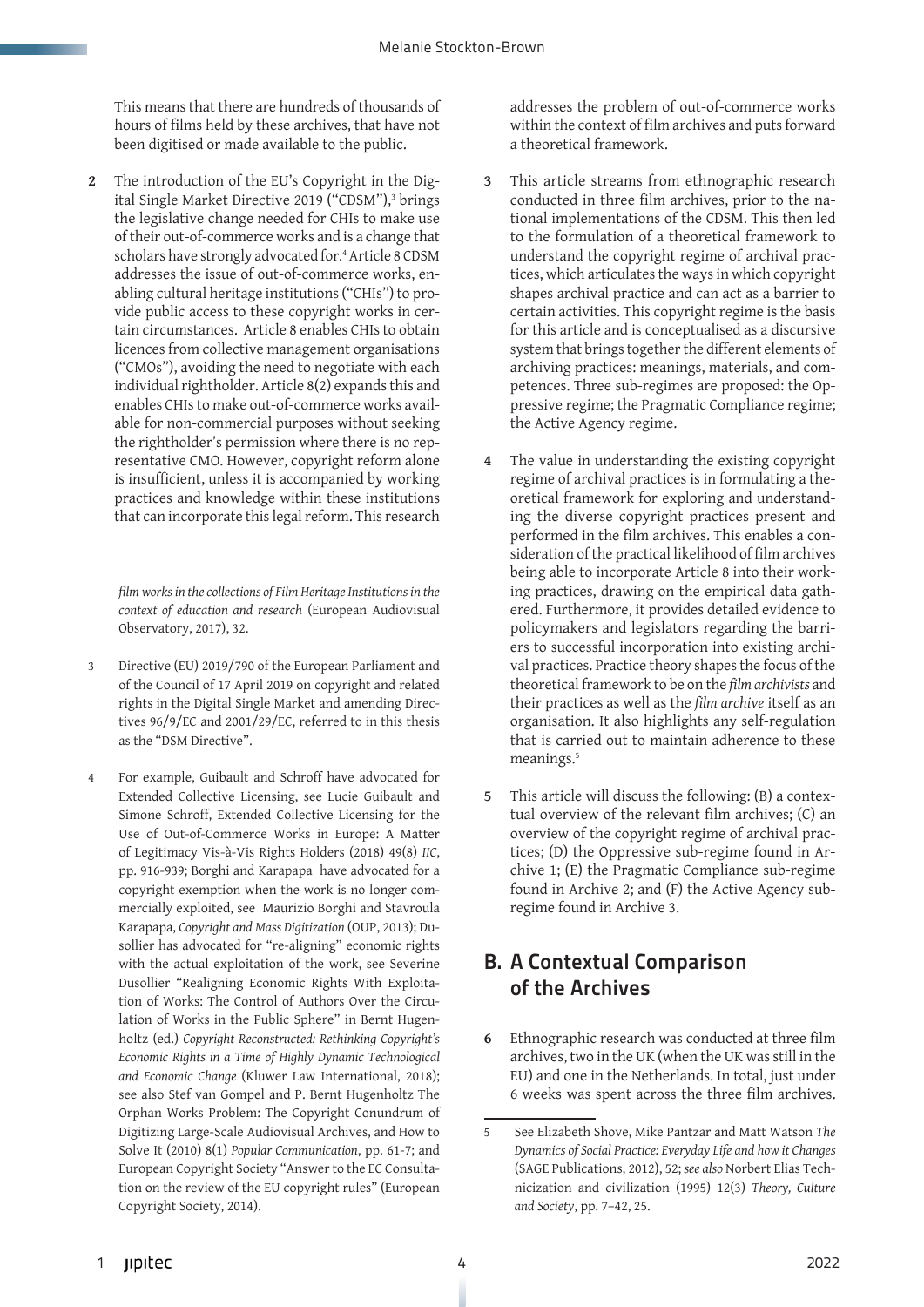The length of time at each archive varied according to what the film archive was able to accommodate logistically. Below is a table that places the archives in their wider contexts. The archives are anonymised with a number.

| <b>Comparison of Archives</b>                                                      | <b>Oppressive Sub-Regime Archive</b>                                                                                                                                                                                                                                                                                                                                                                                              | <b>Pragmatic Compliance Sub-Regime Archive</b>                                                                                                                                                                                                                                                                                                                                                                           | <b>Active Agency Sub-Regime Archive</b>                                                                                                                                                                                     |
|------------------------------------------------------------------------------------|-----------------------------------------------------------------------------------------------------------------------------------------------------------------------------------------------------------------------------------------------------------------------------------------------------------------------------------------------------------------------------------------------------------------------------------|--------------------------------------------------------------------------------------------------------------------------------------------------------------------------------------------------------------------------------------------------------------------------------------------------------------------------------------------------------------------------------------------------------------------------|-----------------------------------------------------------------------------------------------------------------------------------------------------------------------------------------------------------------------------|
|                                                                                    | (Archive 1)                                                                                                                                                                                                                                                                                                                                                                                                                       | (Archive 2)                                                                                                                                                                                                                                                                                                                                                                                                              | (Archive 3)                                                                                                                                                                                                                 |
| <b>Archival Scope</b>                                                              | Regional in the UK                                                                                                                                                                                                                                                                                                                                                                                                                | National in the UK                                                                                                                                                                                                                                                                                                                                                                                                       | National in the Netherlands                                                                                                                                                                                                 |
| Nationality                                                                        | UK                                                                                                                                                                                                                                                                                                                                                                                                                                | UK                                                                                                                                                                                                                                                                                                                                                                                                                       | The Netherlands.                                                                                                                                                                                                            |
| <b>Size of Archive</b>                                                             | Small - approx. 10 staff                                                                                                                                                                                                                                                                                                                                                                                                          | Very large, approx. 450- 500 staff members across<br>the organisation (not all involved in curation $&$ film<br>archiving)                                                                                                                                                                                                                                                                                               | Large, about 165 staff members across the<br>organisation (not all involved in curation & film<br>archiving)                                                                                                                |
| Funding                                                                            | Received some national funding, but this<br>very limited. The majority of the archive's<br>funding is raised through commercial re-<br>venue of commercial licensing or digiti-<br>sation projects for clients                                                                                                                                                                                                                    | Government funding, funding from TV<br>broadcasters; and Lottery funding. Also obliged to<br>self-fund some of its income (approx. 30%).                                                                                                                                                                                                                                                                                 | Government funding; Amsterdam funding; and<br>several local and regional funds; and some private<br>foundations. Also self-funds some of its income.                                                                        |
| <b>Collection size and nature</b>                                                  | Approximately 75,000 films and TV<br>programmes held in various formats,<br>including a regional TV collection                                                                                                                                                                                                                                                                                                                    | Has the world's largest collection of screen heritage.<br>Its film collections include approximately 20,000<br>silent films; 60,000 fiction films, including features;<br>120,000 non-fiction films, approximately 750,000<br>television titles; and audio and video recordings<br>of Parliamentary sessions and proceedings.<br>Approximately 12.5% of all daily broadcast TV is<br>captured and stored in the Archive. | The national film archive of the Netherlands, and<br>its archive holds approximately 40,000 films, and<br>is a combination of many different film works.<br>It is therefore the largest film library in the<br>Netherlands. |
| When founded                                                                       | Founded in early 2000s                                                                                                                                                                                                                                                                                                                                                                                                            | Founded in 1930s                                                                                                                                                                                                                                                                                                                                                                                                         | Founded in early 2010s, bringing together a<br>number of existing Dutch film institutions.                                                                                                                                  |
| Film institutional<br>memberships                                                  | Member of the Film Archive UK<br>("FAUK") is the UK film organisation<br>that comprises the national and the regio-<br>nal film archives.                                                                                                                                                                                                                                                                                         | Member of both FAUK, ACE and FIAF. Federation<br>of Film Archives ("FIAF") is the leading<br>international body for national film archives<br>(approx. 95 film archives globally).                                                                                                                                                                                                                                       | Member of FIAF and ACE. Association of<br>European Cinematheques ("ACE") is an<br>affiliation of 49 European national and regional<br>film archives, that aims to protect and advocate<br>for film heritage.                |
| to have involved out-of-<br>commerce works                                         | Archival projects likely Part of the UK's Unlocking Film Heritage<br>programme, which ran between 2014 and<br>2018. It digitised 5,000 film titles from the<br>national archive and an additional 5,000<br>titles from the regional archives. It is very<br>likely that this project made many out-of-<br>commerce works available to the public,<br>as the majority of these films had been<br>"unknown and unseen for decades." | Part of the Unlocking Film Heritage programme.<br>Also led the Missing Believed Wiped campaign,<br>which aims to locate historic UK TV programmes<br>that there is no known copy of, to share with the<br>public. It is highly probable that any such works<br>would be out-of-commerce works.                                                                                                                           | Part of the "Images for the Future" project which<br>ran with other Dutch partners from 20017 to<br>2014. It digitised hundreds of thousands of hours<br>of film, audio, and more than 2 million photos.                    |
| Contributes/ contributed   No<br>to the EU's Orphan Works<br>Database of the EUIPO |                                                                                                                                                                                                                                                                                                                                                                                                                                   | Yes, prior to UK leaving the EU – but far fewer than<br>the Active Agency Sub-Regime Archive                                                                                                                                                                                                                                                                                                                             | Currently has listed 780 orphan works on<br>the Database (although many are still being<br>processed by the archive)                                                                                                        |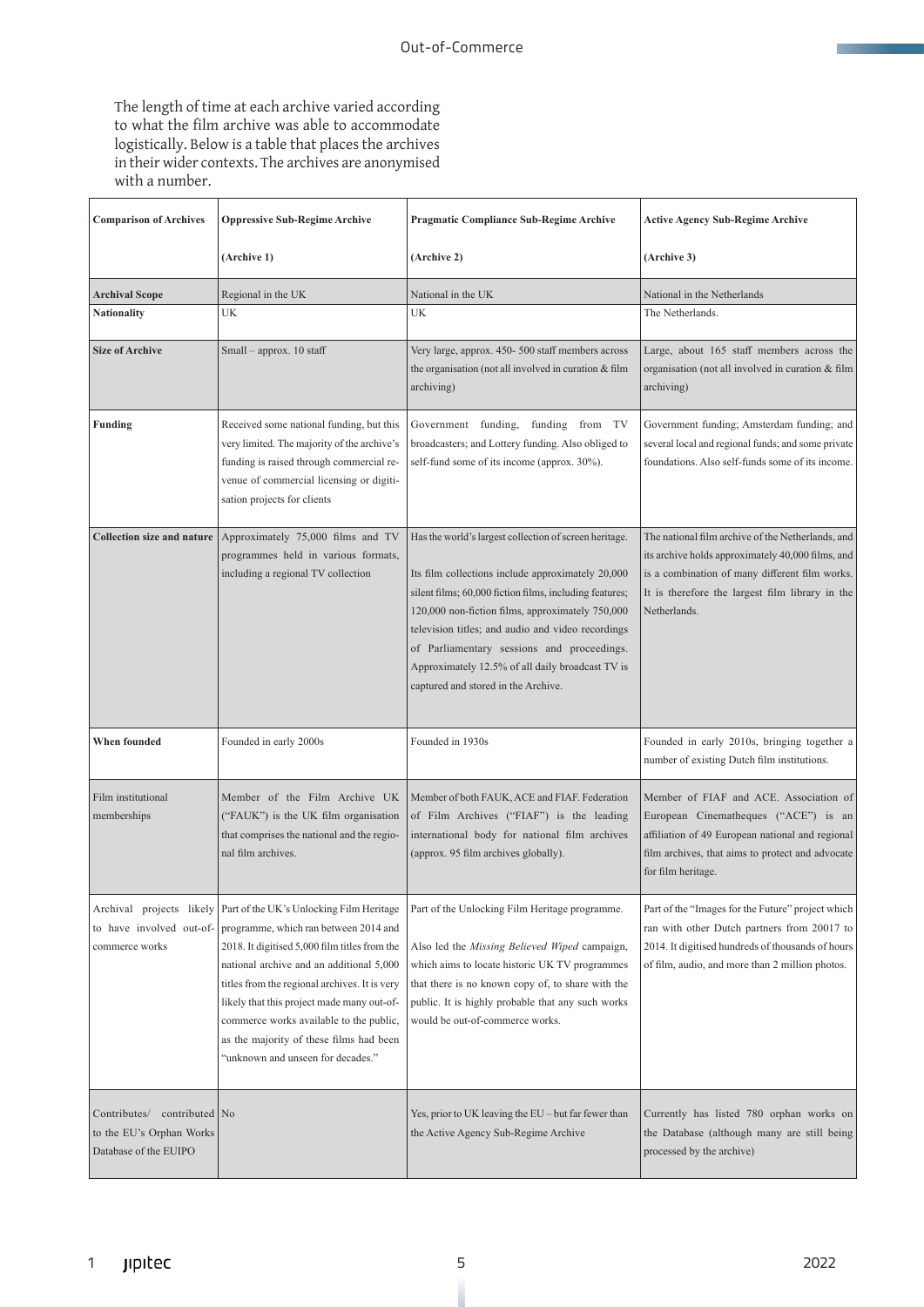**7** None of the film archives had a specific, formal copyright or intellectual property policy. At all three, staff had someone to ask specific copyright questions to or with, but how this was coordinated varied. The general copyright culture in each of the film archives was observed to be collaborative and supportive, with no shaming of staff or practices being observed or commented on by participants.

of the archive". They hope it will help with future commercial sustainability for the archive, which is "particularly important" for film archives that are charities. This is an interesting comment given that out-of-commerce works cannot be commercialised, which this participant understood, and suggests that the film archives anticipate that making these works available to the public will attract more viewers.

| <b>Copyright Sub-Regime</b> | Official written<br>IP/<br>copyright<br>policy | Staff able to ask copyright<br>questions to someone in the<br>organisation | Official staff training re-<br>lated to copyright    | Copyright specialist<br>within the organisation<br>(self-identifying) |
|-----------------------------|------------------------------------------------|----------------------------------------------------------------------------|------------------------------------------------------|-----------------------------------------------------------------------|
| <b>Pragmatic Compliance</b> | N <sub>0</sub>                                 | Yes, via email and in person and at<br>copyright clinic sessions           | Some staff                                           | Yes                                                                   |
| Oppressive                  | N <sub>0</sub>                                 | Yes, more informally discussed as<br>a group                               | None that was commented $\vert$ No<br>on or observed |                                                                       |
| <b>Active Agency</b>        | N <sub>o</sub>                                 | Yes                                                                        | Some staff                                           | Yes                                                                   |

- **8** Individuals at each of the three archives were positive about the concept of out-of-commerce works, viewing it as potentially very beneficial for film archives. It was commented by many of the individuals that they believe there are many outof-commerce works in the archives; and that the concept is well aligned with the desire to make these films publicly available. To illustrate, a participant commented that they believe that there, "would be loads of out-of-commerce films in the archive; and it could maybe help raise the archive's profile if they were used." It was also commented that the out-of-commerce works, "could be used for anything if it works well… [it could be] very useful for us, as a large chunk of our remit is making stuff available for educational and public access."
- **9** A meaning of making films available for public access was strongly intertwined with the narrative of out-of-commerce works, and it was observed that they were viewed as potentially very beneficial for enabling public access. It was observed from the list of films in their collections and the discussions generally that many of the films appear to be out-ofcommerce, as they are thought not to be available anywhere else, according to the curators. Likewise, another participant noted that their organisation is hopeful that the out-of-commerce works scheme could be "very useful", even more so if "it allows more public engagement and for us to be able to give more access; and raise more money, as we are a charity."
- **10** Another participant noted that out-of-commerce works could potentially be a way of "supporting the archive" financially and of "building awareness

This in turn could attract more commercial interest in the archive's collection. This notion could offer reassurance to film archives wishing to prioritise commercial activities to support their limited funding, and thus do not view making available outof-commerce works as a financially viable activity. If this were viewed as attracting additional revenue over a longer period of time, this could be a more attractive option.

### C. A Proposed Copyright Regime of Archival Practice

**11** Practice theory is a theoretical framework employed by a variety of disciplines, that focus on the practice of a task. This article utilises the understanding of practices as being made up of materials, meanings, and competences, as set out by Shove et al:

*materials – including things, technologies, tangible physical entities, and the stuff of which objects are made; competences – which encompasses skill, know-how and technique; and meanings – in which we include symbolic meanings, ideas and aspirations.<sup>6</sup>*

**12** Links are made between the elements that constitute a practice, as well as between the multiple practices that individual elements form parts of.<sup>7</sup> Shove et al.

<sup>6</sup> Elizabeth Shove, Mike Pantzar and Matt Watson *The Dynamics of Social Practice: Everyday Life and how it Changes* (SAGE Publications, 2012),14.

<sup>7</sup> Shove, Pantzar and Watson (n.7) 36-37.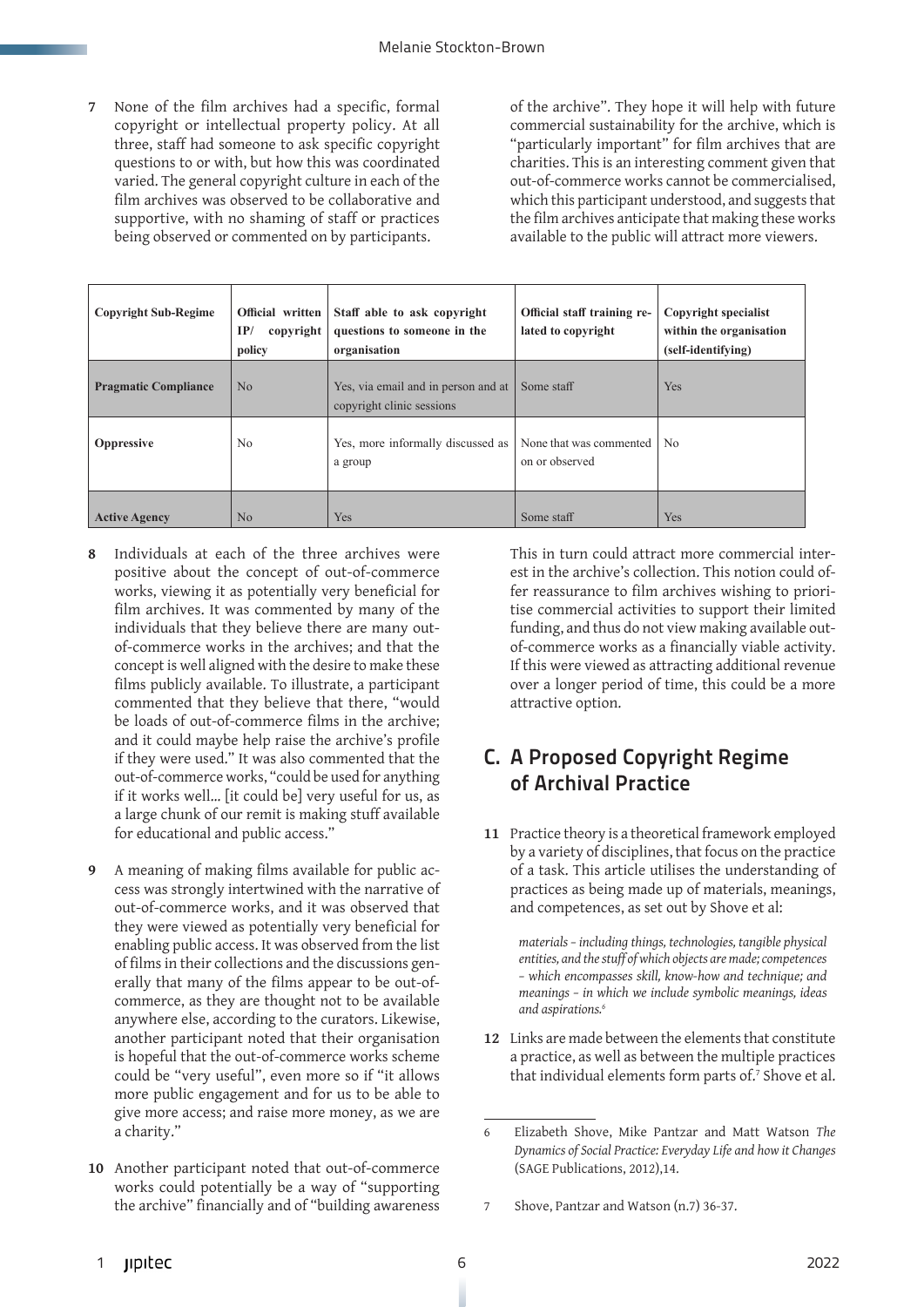also introduce the concept of the "proto-practice",<sup>8</sup> meaning a potential new practice in which the links between the meanings, materials and competences has not yet taken place. That is, a reproduced practice has not yet been formed from these constituent parts. New practices "exploit" the connections made by practices that already exist.9 In addition, these new interactions are "transformative" in that the materials, competences and meanings are "mutually shaping" and impact on one another.<sup>10</sup> Film archives making out-of-commerce works available can be viewed as a proto-practice: as there is a desire from the film archives to make these works available; there are many out-of-commerce works in the film collections and the materials to digitise them and place them online; and there are individuals with specialist knowledge concerning copyright law and out-of-commerce works.

- **13** In this sense, the needed constituent parts to form a practice of making these works available to the public are present. However, it is not as simple as willing the practice into being.<sup>11</sup> Practices need to recruit carriers to continue,<sup>12</sup> consequently there need to be individuals who are personally interested and committed to performing the practice, and engaging others in doing the same. From the ethnographic research, it is clear that there are individuals in the film archives who are keen to make these works available to the public.
- **14** Of crucial importance is how the new practice interacts with existing practices. If a new practice demands too much time that is allocated for existing practices or uses too many resources currently allocated to other practices, it is unlikely to be taken up by many practitioners. There are demands on time, resources, and staff at the archives, with significant backlogs of processing, cataloguing films and tasks. For this reason, the new practice of making out-of-commerce works available needs to fit within the current practices and demands, or it will not be performed.
- **15** The copyright regime of archival practices set out in this article considers how materials, meanings, and competences come together to form an individual practice; and how these individual practices come together to create a holistic network or web of overlapping practices and attitudes, which shapes
- 8 Shove, Pantzar and Watson (n.7) 24, 25.
- 9 Shove, Pantzar and Watson (n.7) 67.
- 10 Shove, Pantzar and Watson (n.7) 32.
- 11 Shove, Pantzar and Watson (n.7) 68.
- 12 Shove, Pantzar and Watson (n.7).

decision-making and daily activities. This network of multiple or overlapping practices forms what is referred to in this article as a regime of practices.

- **16** "Meanings" is being used to mean the spoken, written, unwritten, explicit, and implied narratives that are present within the film archives. For example, copyright compliance and a desire to provide public access to the films are meanings evident in the ethnographic study. Materials are the objects that are involved in the practice. In this research, examples of materials include the films themselves, policy documents, and donor or deposit agreements. Competences refers to the technical skills, knowledge, and abilities of the individuals within the archive, such as knowledge of copyright law, and film restoration skills. It was evident in the ethnographic research that the competences, materials, and meanings are interwoven, and the existing archival practices rely on each constituent part.
- **17** Within the copyright regime proposed here, three distinct sub-regimes were apparent: the copyright as "Oppressive" regime; "Pragmatic Compliance" to copyright; and "Active Agency". These three distinct sub-regimes could be thought of sitting on a scale of strong copyright compliance motivated by copyright fear, to active resistance to copyright on the other end.
- **18** Each of the three archives within this research had an institutional approach that adhered to one of these regimes. Not all individuals within the archive adhered fully to the sub-regime of the archive to extent, but the overall adherence to the archive's institutional copyright regime was evident. This is likely the result of the power dynamics and dominant meanings in each film archive. The staff in the archives were keen to adhere to what was perceived as proper or correct legal compliance, including concern for rightholders and avoiding reputational harm.
- **19** The table below sets out the copyright sub-regimes found in the film archives; a comparative table is provided for ease of analysis.13

<sup>13</sup> The data gathered during the ethnographic research was analysed using discourse analysis, which involves coding the texts, to identify emergent themes. The interviews were individually coded. They were coded to initially identify emergent themes and discourses (or meanings) of copyright, and other topics. There is subjectivity in this coding as the researcher is interpreting the meaning and significance of what was said or observed. The coding themes were chosen with the specific focus on out-of-commerce works. Coding themes:

*Copyright fear/ wariness, Orphan Works Directive and orphan works, Specialist knowledge and roles, Noncommercial/ Commercial use, Out-of-commerce works definition, including cut-off date, Out-of-commerce works beneficial to film archive, Rightholders, CMOs, Reputational harm and risk, Copyright clearance ,*   $Copyright$  internal processes, Financial conce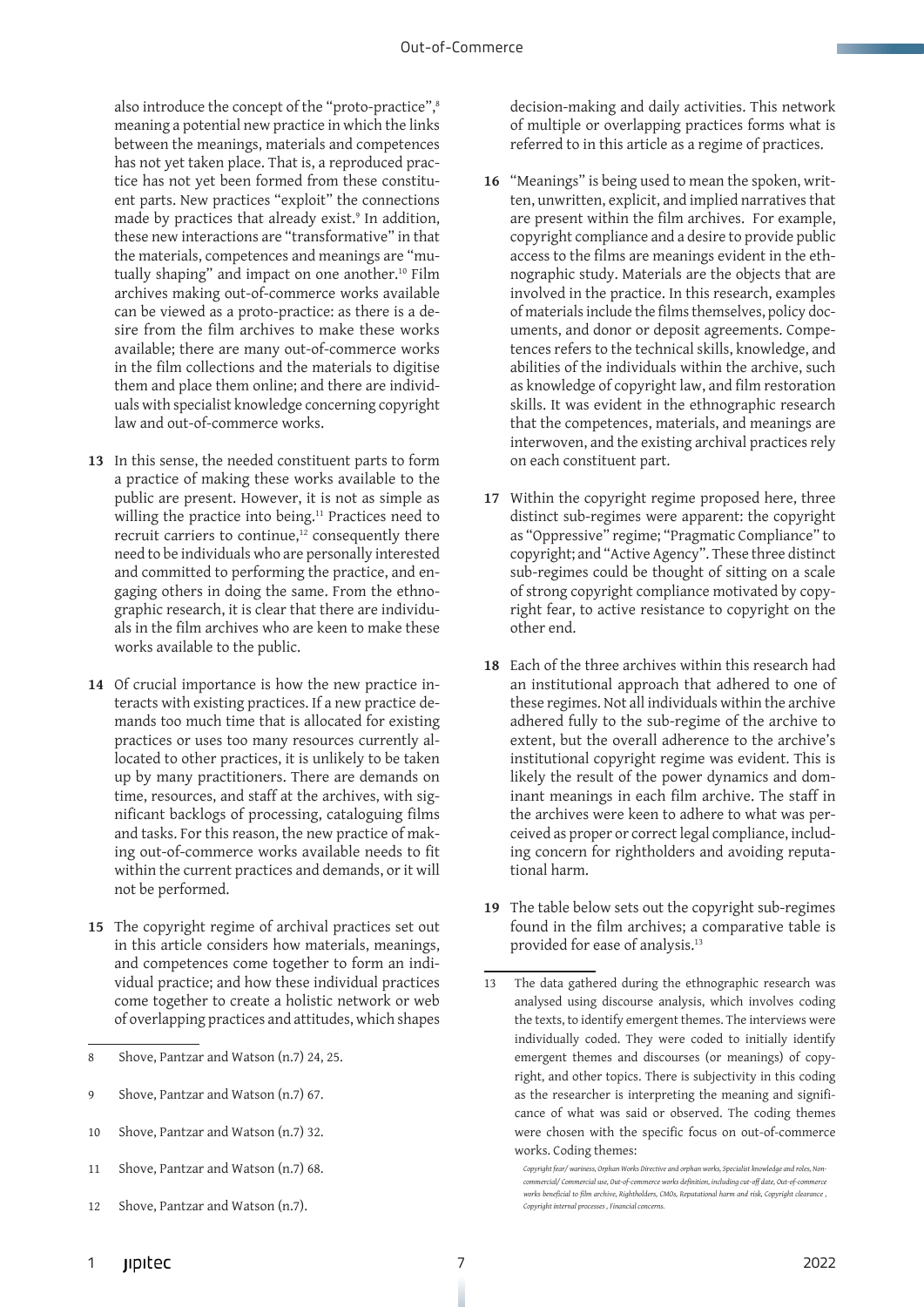| Copyright<br>Sub-regime                                                                                          | <b>Materials</b>                                                                                                                      | <b>Meanings</b>                                                                                    | <b>Competences</b>                                                   |
|------------------------------------------------------------------------------------------------------------------|---------------------------------------------------------------------------------------------------------------------------------------|----------------------------------------------------------------------------------------------------|----------------------------------------------------------------------|
| Oppressive - Copy-                                                                                               | Contracts                                                                                                                             | Copyright fear                                                                                     | Limited specialist copyright knowledge                               |
| right is experienced<br>as oppressive and re-<br>strictive on other ac-<br>tivities. Strict legal<br>compliance. | Policies<br>formal<br>(no<br>copyright policy)<br>Records spreadsheets and<br>index cards<br>Physical film materials<br>and equipment | Copyright compliance                                                                               | Avoidance of copyright activities deemed 'risky'                     |
|                                                                                                                  |                                                                                                                                       | Fear of reputational harm                                                                          | Specialist knowledge of staff within their roles                     |
|                                                                                                                  |                                                                                                                                       | Strong concern for the<br>archive's longevity                                                      | Record-keeping                                                       |
|                                                                                                                  |                                                                                                                                       | Commercial licensing focus                                                                         | Liaising with rightholders                                           |
|                                                                                                                  |                                                                                                                                       | due to limited funding                                                                             | Technical archiving skills (digitising, preserving, restoring, etc.) |
|                                                                                                                  |                                                                                                                                       | Public access                                                                                      | Fundraising skills                                                   |
|                                                                                                                  |                                                                                                                                       | Gatekeeping                                                                                        | Commercial revenue generating                                        |
| Pragmatic Compli-<br>ance - Copyright is re-                                                                     | Contracts                                                                                                                             | Copyright fear (some staff)                                                                        | Specialist copyright knowledge                                       |
| strictive, but more a                                                                                            | Policies<br>formal<br>(no<br>copyright policy)                                                                                        | General copyright compliance                                                                       | Avoidance of copyright activities deemed 'risky'                     |
| logistical barrier than<br>oppressive.<br>Legal                                                                  |                                                                                                                                       | Hesitant<br>about<br>legal                                                                         | Specialist knowledge of staff within their roles                     |
| compliance is adhered<br>to, with some lim-                                                                      | Records spreadsheets                                                                                                                  | compliance that is limited                                                                         | Record-keeping (historically lax)                                    |
|                                                                                                                  | ited exceptions where Internal documents and                                                                                          | Fear of reputational harm                                                                          |                                                                      |
| staff lack confidence or<br>knowledge                                                                            | information memos to<br>staff                                                                                                         | Limited concern for the                                                                            | Liaising with rightholders                                           |
|                                                                                                                  | Emails<br>containing<br>information<br>Physical film materials<br>and equipment                                                       | archive's longevity                                                                                | Liaising with national government                                    |
|                                                                                                                  |                                                                                                                                       | Public access                                                                                      | Technical archiving skills (digitising, preserving, restoring, etc.) |
|                                                                                                                  |                                                                                                                                       | Gatekeeping                                                                                        | Fundraising skills                                                   |
|                                                                                                                  |                                                                                                                                       |                                                                                                    | Commercial revenue generating                                        |
| Active Agency -<br>Copyright is restric-<br>tive, but not op-<br>pressive.<br>Legal                              | Contracts<br>Policies (no formal<br>copyright policy)<br>Records spreadsheets<br>Physical film materials<br>and equipment             | Copyright compliance that is<br>balanced with professional<br>judgement, some active<br>departure. | Specialist copyright knowledge                                       |
|                                                                                                                  |                                                                                                                                       |                                                                                                    | Specialist knowledge of staff within their roles                     |
| compliance to the ex-<br>tent that it is deemed                                                                  |                                                                                                                                       | Fear of reputational harm                                                                          | Record-keeping                                                       |
| necessary, and some                                                                                              |                                                                                                                                       |                                                                                                    | Liaising with rightholders                                           |
| active departure from<br>copyright.                                                                              |                                                                                                                                       | Confidence in the archive's<br>longevity                                                           | Liaising with national government                                    |
|                                                                                                                  |                                                                                                                                       |                                                                                                    |                                                                      |
|                                                                                                                  |                                                                                                                                       | Public access                                                                                      | Technical archiving skills (digitising, preserving, restoring, etc.) |
|                                                                                                                  |                                                                                                                                       | Gatekeeping                                                                                        | Fundraising skills                                                   |
|                                                                                                                  |                                                                                                                                       |                                                                                                    | Commercial revenue generating                                        |

**STATISTICS**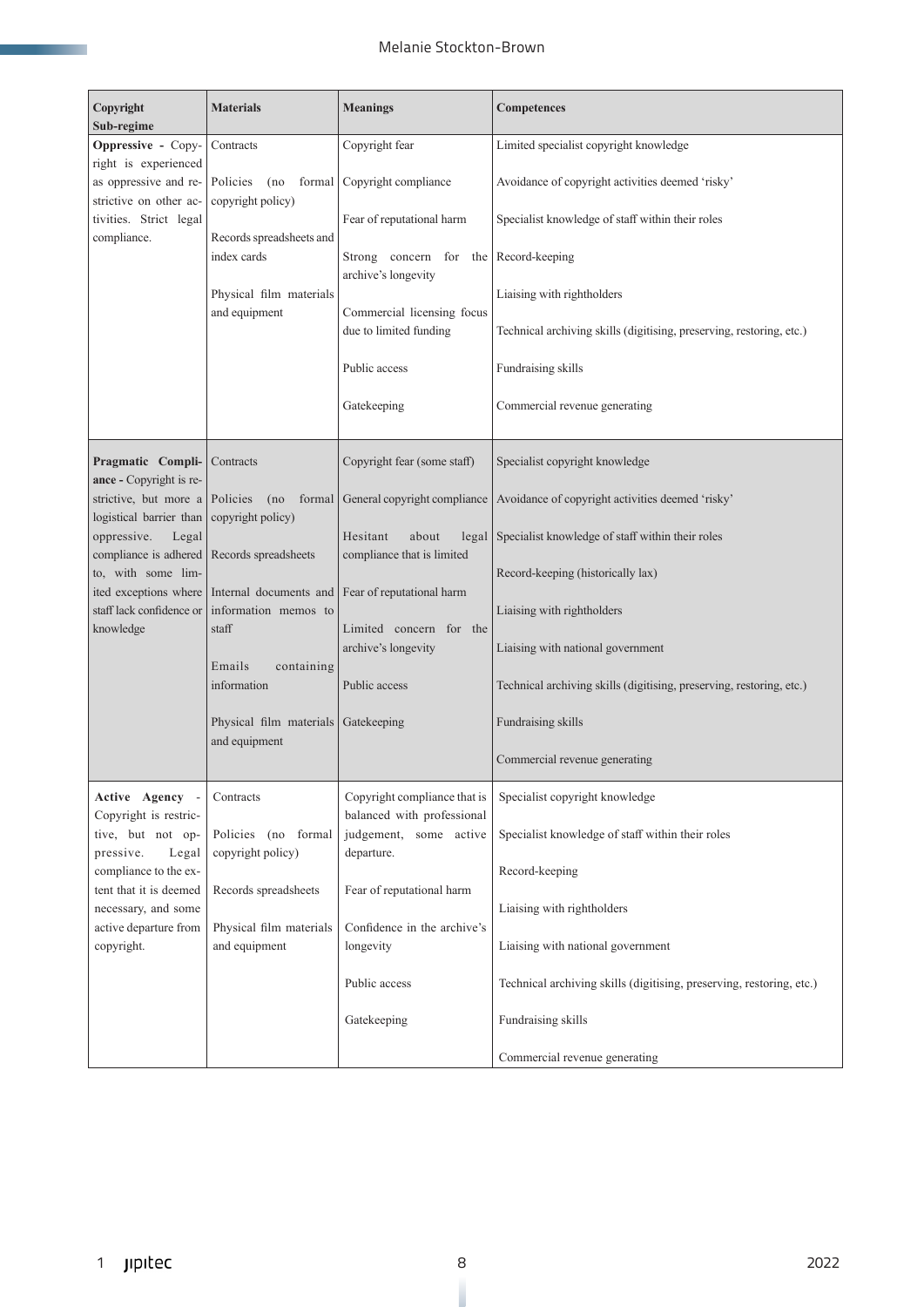- **20** Within the meanings identified in the copyright sub–regimes of archival practice, there are both dominant meanings and subordinate meanings present. The term "dominant meanings" refers to what "should" or "ought to be" done: the meanings that set standards of best practice. "Subordinate meanings" are meanings that are exhibited by some individuals but are not the meaning held at the institutional level across the archive. It is important to acknowledge the existence of these subordinate meanings as it is an over-simplification to state that all individuals within the film archives adhere to the organisational culture and dominant meanings of the archives.
- **21** For example, in the Pragmatic Compliance regime, there is a dominant meaning present that legal compliance and copyright compliance should be adhered to. In most of the observations and interviews, this appeared to be followed. However, in other team meetings it was observed that some legal compliance was limited, either because it had been "fudged", or because separate teams had control over supervising their own legal compliance. Therefore, what was observed to be happening in practice was a dominant meaning of general (but not complete) legal compliance, and a meaning of hesitancy around these areas of limited legal compliance.

#### D. The Oppressive Sub-Regime found in Archive 1

- **22** In the "Oppressive" copyright regime of archival practices, copyright is experienced as oppressive and restrictive on other activities. Strict legal compliance was prioritised over providing public access. This shaped archiving through the prohibition of any archival activities that could infringe copyright, for example reusing someone's film or making it available online. Copyright concerns had an overt effect on the choice of films made available on the archive's website, for filmmakers and students to reuse, and for commercial licensing. In this sense, copyright has a core orchestrating impact on wider archival activities.
- **23** Copyright orchestrates the archival practices considerably. Only the films with a clear and known copyright status were allowed to be reused. Also, copyright compliance led to a strong copyright fear within the regime. This in turn culminated in a practice of always re-seeking rightholder permission when access or reuse is requested by a third party, to avoid reputational harm. This practice limited the available films for reuse and public access.
- **24** It was accepted by the staff that the archive's desire to provide public access to material must be

superseded by copyright concerns. This is a result of the fact that over-compliance is preferable to undercompliance regarding copyright, and as such there may be concern about using out-*of-commerce works in case they are actually in commerce or the rightholder objects.* 

# I. Meanings

- **25** The meanings observed in the Oppressive regime of practices were the following: copyright fear; copyright compliance; fear of reputational harm; a strong concern for the archive's longevity; commercial licensing focus due to limited funding; public access; and gatekeeping. Public access practices in particular were observed as a crucial part of the archives' daily functions.
- **26** Copyright fear and copyright compliance were dominant meanings, and it was viewed that copyright compliance would lessen the chance of reputational harm for the archive. For instance, A (a member of the archive) noted that copyright is a "nightmare, coupled with threat", and that "you are confined by copyright". Copyright fear and a strong meaning of legal compliance culminate in a riskaverse approach to reuse, with many films regarded as too complex to get copyright permission to reuse. This emphasises that concerns about the copyright status of some of their films prevent them from using them, and that it restricts the ability to allow reuse of materials.
- **27** There was also a conflict noted in the meanings of providing public access and of needing to generate revenue though generating commercial revenue from some of the collection. A participant noted that their fundamental goal of access therefore necessitates some commercialisation of the archive, "… but the archive needs to be able to provide access, so we need commercial revenue to keep going." It was therefore observed that commercial sales of films within the archive are a core practice by which the archive is maintained, and therefore how public access is enabled. The commercial activities and access activities are therefore part of the same practice. The nature of the specific archival collection particularly lends itself to commercial re-uses of these films.
- **28** A meaning of gatekeeping or protecting donors and rightholders was present, with the view held by the staff that the film archive has an ethical or moral duty to protect donors and rightholders. They were very cautious about what they allow to be done with the film material, as a lot of it is very sensitive or personal. A participant noted that "[y]ou have to be sensitive" about allowing the use of certain content, including amateur films with private moments such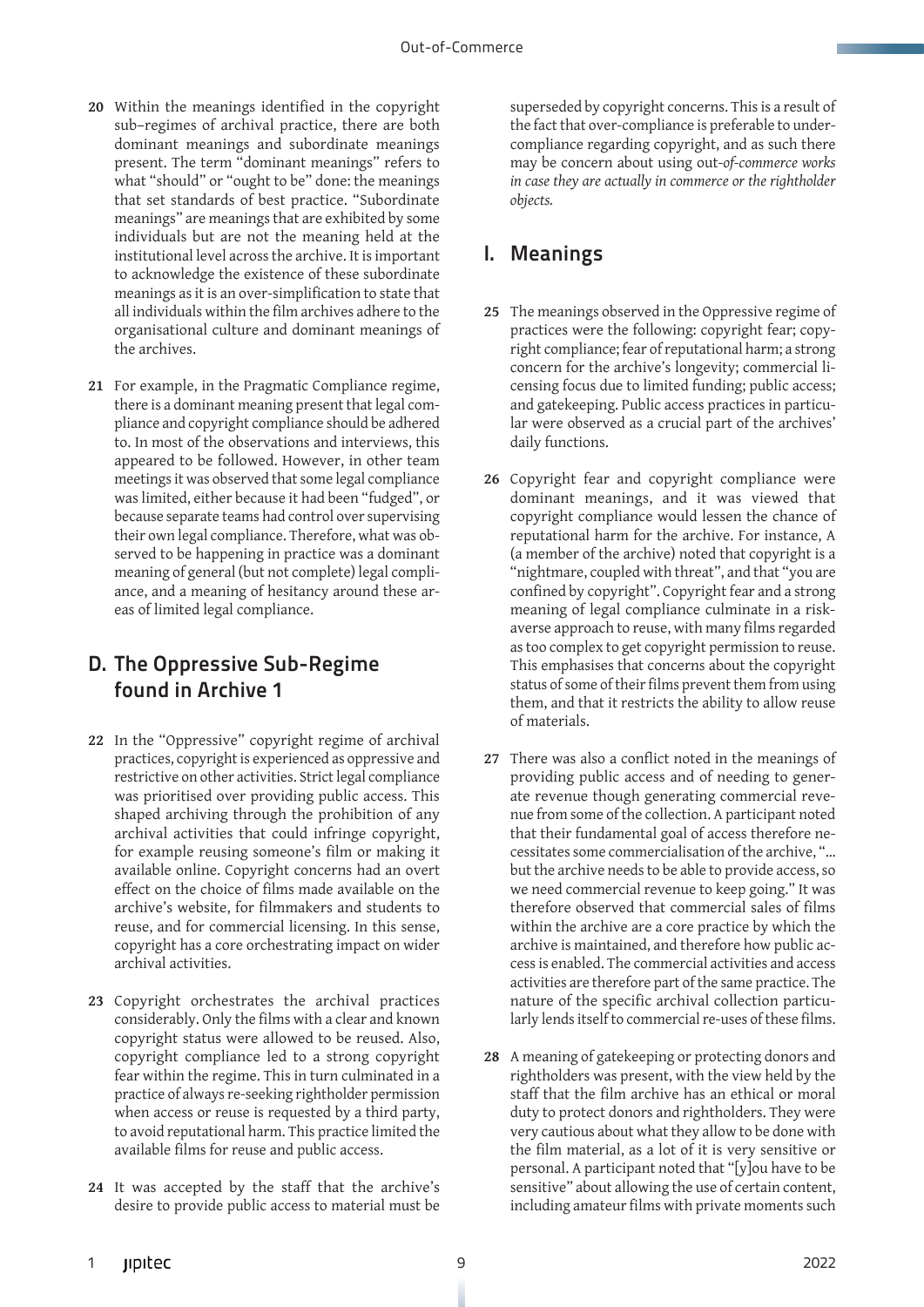as strip teases, etc. These are ethical issues that are seriously considered, alongside the copyright ownership. An overlapping of ethical and copyright concerns was observed in each of the archive, with copyright acting as a shorthand for wider legal, moral, or ethical concerns.

#### II. Competences

- **29** The competences observed in the Oppressive copyright regime of archival practices: limited specialist copyright knowledge; avoidance of copyright activities deemed 'risky'; specialist knowledge of staff; record-keeping; liaising with rightholders; technical archiving skills (digitising, preserving, restoring, etc.); fundraising skills; and commercial revenue generating.
- **30** Competences were observed to be held by individuals in specific roles, with individuals being highly specialised and knowledgeable about their specific roles. It was common for specific individuals to be deferred to for set tasks or topics. All individuals observed and spoken to have the ability and the desire to generate commercial revenue, and to prioritise commercial client projects. All individuals who encountered copyright decisions (either customer or public facing, or in charge of creating film projects) displayed avoidance of copyright activities deemed 'risky'. This was evident alongside a strong meaning present that, if in any doubt about the legality of something, it is best to avoid the use or activity.
- **31** W is the person who primarily deals with copyright; they are not a legal specialist and do not have a legal background. As W describes, knowledge and process have been built upon and established over time regarding copyright: "There's no particular protocol in place, we all just know what to do". W noted that, "[a] lot of the procedures are sensible and common sense. And lots is done on a case-bycase basis, so a stringent policy in place doesn't work for everything."
- **32** Record-keeping was regarded as very important. Digital files and physical files including index cards were all maintained. This practice appeared linked to the copyright fear discourse and overall strict legal compliance discourse, it was observed to generate a culture of strict adherence to rules and procedures.
- **33** They were involved in liaising with rightholders, donors and commercial clients, and had set internal norms for these interactions. Commercial clients were prioritised, as a result of the strong desire to generate income. This was also linked to competences in fundraising and commercialisation of their archive: they offer archival footage searches to po-

tential clients as a way of obtaining income from licence fees. The focus on maintaining good relationships with clients was prevalent throughout all activities and practices in the archive, as reputational harm was perceived as likely to dissuade clients from licensing with them.

**34** Also, there was an observed avoidance of activities regarded as 'risky' from a copyright perspective. As D (a member of the archive) noted in relation to a cocreation project on women using the archive's films: "I'll have to get them to choose way more footage than they'll need, so I can go through and say 'woah! Definitely not that one for rights!'"

#### 1. Materials

- **35** There is also no formal written copyright policy. There is also no legal specialist, which was observed to correlate with strict legal compliance practices, as there was no desire to resist copyright. This contrasts with the Active Agency regime. D noted that "copyright is very important, [so we do] anything that makes us feel more confident, more comfortable." W commented that concerning copyright "[i] t's on a case-by-case basis. It's '*can I do this?*' We ask [person] and [person] if we have any questions."
- **36** As D also noted, "[w]e don't have a standard policy for copyright. But I'm the new kid on the block, so maybe I don't know. But it's all about procedure here, and we do this in a uniform way."
- **37** They have set contracts that they use with their clients, which was observed to provide legal reassurance. They struggle with lawyers from commercial clients trying to adapt their contract or remove parts, as they fear this could led to potential liability for them. D further commented that there is a: "uniform approach to contracts, written by a legal advisor/ IP person…We feel fully indemnified…We feel bullied a lot by lawyers from big companies, as they try to remove our indemnity clause."
- **38** They have clear policy documents, which are publicfacing and available on their website. The policies, including access policies, are clear and aimed at providing detailed information to potential users, and to donors. As the archive is particularly focussed on revenue generation from commercial licensing, this practice seems linked to the fear of reputational harm to the archive, and a desire to be seen as legally compliant and rigorous.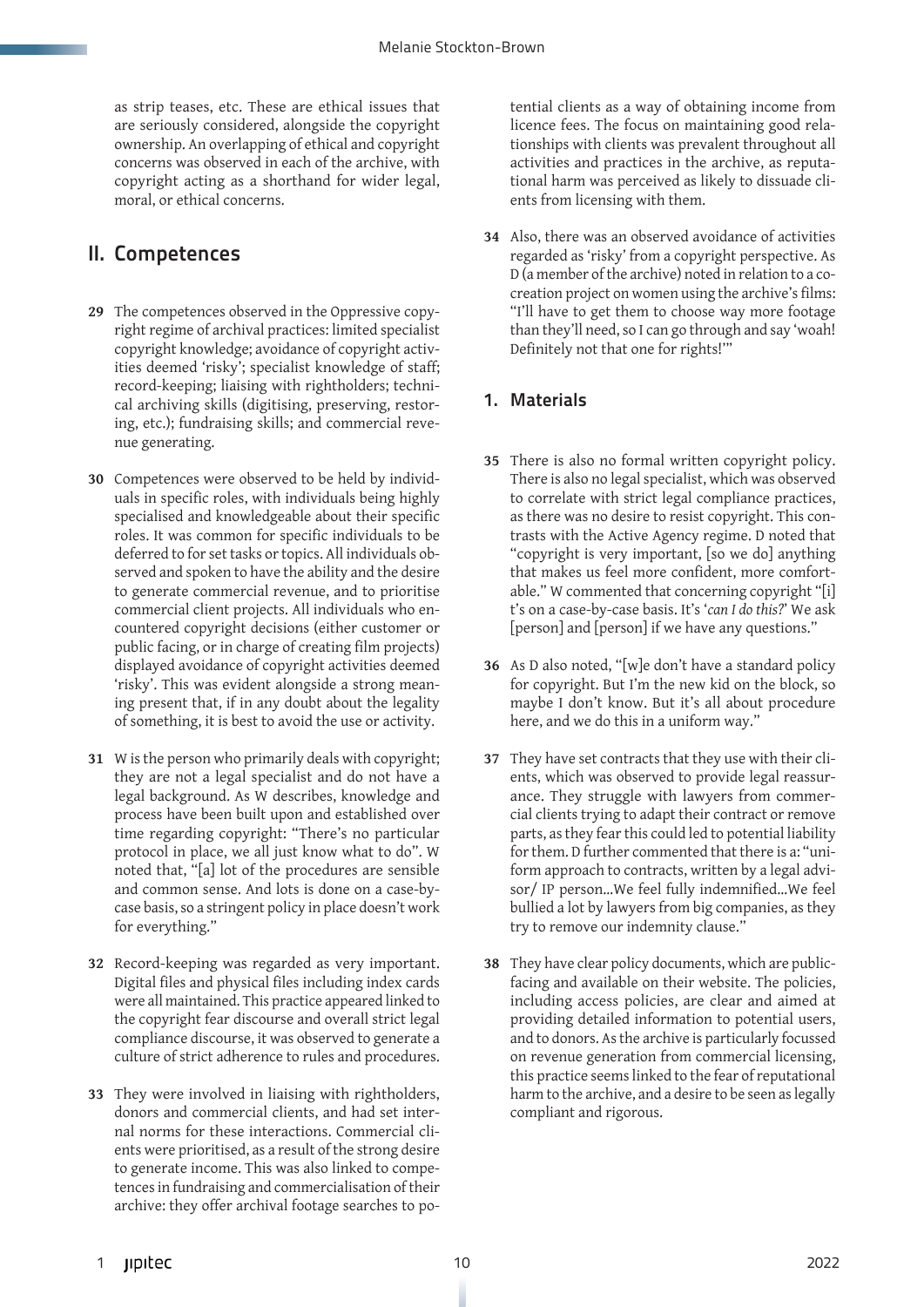#### 2. A Key Issue in the Oppressive Sub-Regime: Funding Issues & Commercialisation

- **39** One of the significant materials lacking from the archives in order to make out-of-commerce works available is the required levels of funding. The archives face continually diminishing funds, and greater pressure from the government for them to be more financially independent. Many film archives, even those that receive national funding, are required to self-fund to some extent. For some film archives, they need to be almost wholly selffunded, as they receive only a small amount of national or public funding. As a result, they are hesitant to spend time and money on utilising out-of-commerce works, when Article 8 only allows them to do so for non-commercial purposes.
- **40** The Oppressive sub-regime archive is a UK regional film archive. The UK regional archives have developed in an "ad hoc" manner and have been considerably shaped by their funding situation and challenges.<sup>14</sup> Historically, regional film archives have suffered from a lack of funding from the UKFC when it was operational, as their agendas have not been aligned with the UKFC's funding agenda.<sup>15</sup> Kelly states that regional film archives in the UK "all supplement their income through project-based funding and commercial activity" and this activity is "high-risk, short-term and geared towards priorities set in accordance with external criteria".16 She therefore concludes that this is "highly inappropriate for longterm management of screen heritage", and prevents the regional film archives from "attending to many of the basic collections management tasks that underpin widespread access."17
- **41** The archive in the Oppressive sub-regime in particular has a fundamental funding gap and has to prioritise commercial activities over non-commercial activities. From observing general conversation and from the interviews, it is clear that funding is a primary concern, and the focus therefore is on all activities that can generate income. It was commented in conversation between two staff members that it is a "month to month" worry about funding and being able to continue the archive. The fact that out-of-

17 *Ibid.*

commerce works can only be used for non-commercial purposes is also deemed a significant concern for its usefulness:

*[i]t's difficult, as we need to generate revenue, so the noncommercial uses for out-of-commerce works doesn't help with that. It's great from a public point of view, but the archive needs to be able to provide access, so we need commercial revenue to keep going.*

- **42** At all of the archives, it was commented and observed that due to both space and budgets, decisions have to be made as to which material is kept, and which material is to be prioritised for digitisation and access. This was an issue for the individual film archives to varying degrees. Backlogs of digitisation and preservation were observed at each of the archives. Shelves in the film vaults were stacked with material that is uncatalogued, yet to be accessioned, viewed, and digitised. The focus within the archives is therefore to manage this backlog before considering other less urgent projects and utilising the out-of-commerce provisions is likely to fall down the priority list.
- **43** One of the competences demonstrated by the archives was the ability to align their activities to the objectives of their funders, as a way of increasing their funding. The regional archives in particular need to adapt to the direction of the sector and the funders' requirements, to ensure their longevity. The archive in the Oppressive sub-regime has intentionally aligned their projects with the national film archive funder, as D commented: "[we] align our strategic objectives with what's going on in the film cultural sphere...If you're not aligned to them, you're counting yourself out…". This alignment to the activities of funders suggests that the regional film archives may be more likely to use Article 8 if the national film archives do. In other words, if national film archives lead the way in making use of out-of-commerce works, the regional film archives may do the same.
- **44** An interesting concept that arose at each of the three archives in multiple interviews alongside the issue of funding was the parallel need to therefore generate revenue through commercial revenue streams. This is complicated by the fact that each of the film archives is a registered charity (or local equivalent). Due to the severe funding issues, the Oppressive regime views commercial activities as having priority over non-commercial activities, due to necessity. In contrast, the other two subregimes have dominant meanings that public access non-commercial work should take priority. This difference in approach is a result of reduced funding in the Oppressive regime; as well as differences in categorisation of what is "commercial".

<sup>14</sup> James Patterson, The National Strategy for Screen Heritage: A Personal View (2009) 6(2) *Journal of British Cinema and Television*, pp. 313-318, 316.

<sup>15</sup> *Ibid.*

<sup>16</sup> Ruth Kelly (ed.) "Strategy for UK Screen Heritage" (UK Film Heritage Group, 2007), 13.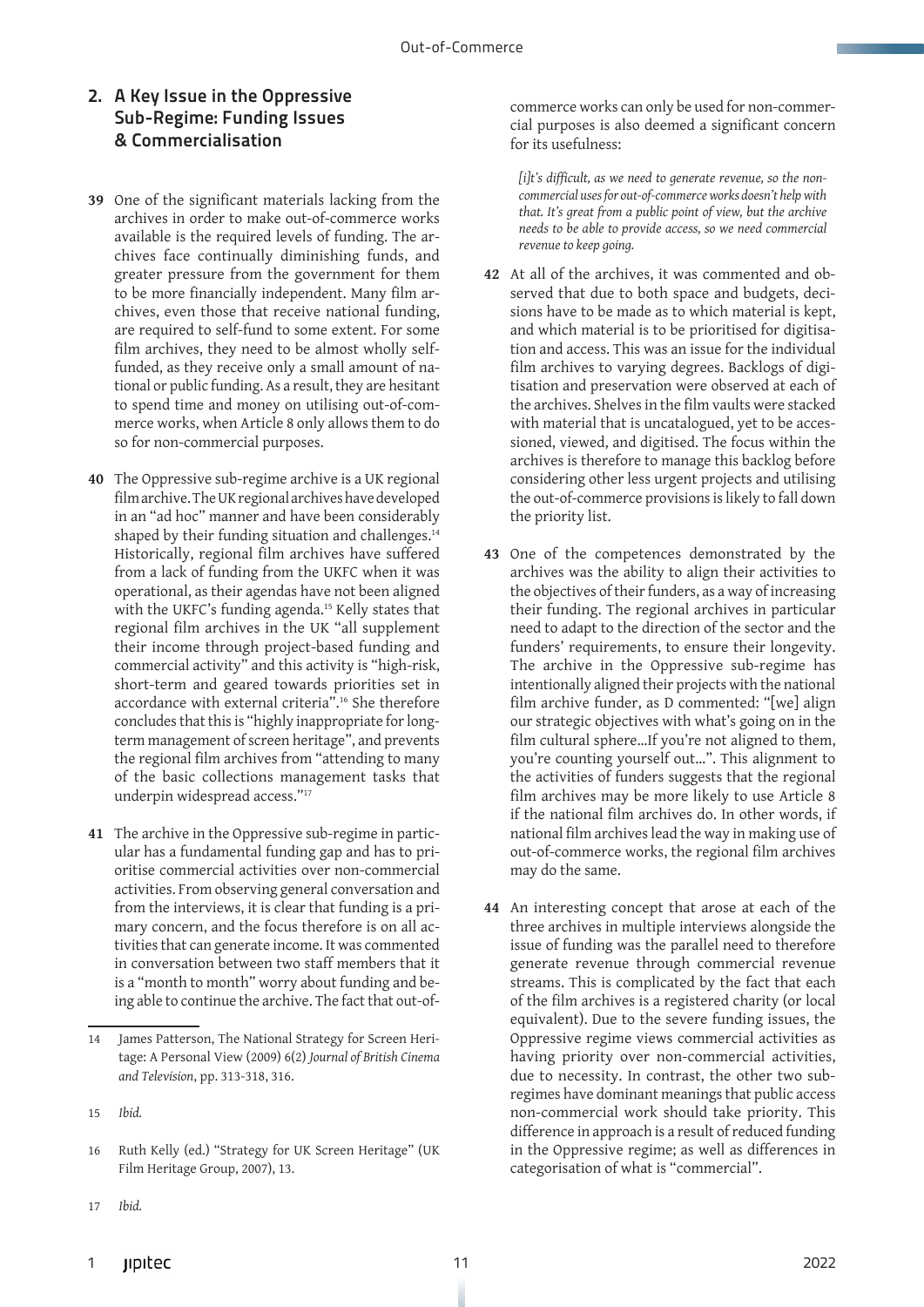- **45** Many of the commercially exploited films at the film archives studied were orphan works or public domain films, as they are easier to manage from a copyright perspective than works with a known copyright owner. Article 8 provides the ability to provide widened access to out-of-commerce films in their collections, but not to commercially exploit these films. Inherently, it seems that the out-of-commerce provisions sit at odds with the reality of daily archival practice and misunderstand the fundamental commercial roles the archives are required to play. Being unable to commercialise the out-of-commerce films, whether members of FIAF or not, does not address the funding gap that many archives face.
- **46** If a film archive's existence is at risk due to financial uncertainty, and by extension the livelihood of the individuals working within the film archive, provisions that focus on non-commercial use are unlikely to be regarded as a key priority. The regional film archives face the greatest financial uncertainty and are therefore more likely to adopt policies and projects that focus on commercial uses of the collection

## E. Pragmatic Compliance Copyright Regime found in Archive 2

- **47** In the "Pragmatic Compliance" copyright regime of practice, copyright is experienced as restrictive on archival activities, but more a logistical barrier than oppressive. Overall, legal compliance is adhered to. This shaped archiving through the avoidance of archival activities that could infringe copyright, for example reusing someone's film or making it available online. Copyright concerns had an overt effect on the choice of films made available on their website, for filmmakers and students to reuse, and for commercial licensing. In this sense, copyright has a core orchestrating impact on wider archival activities. However, this regime differs to the one discussed above in that there is not an *absolute prohibition* on activities with an unclear copyright status, as some staff members are more willing to engage with them anyway.
- **48** Films with a clear and known copyright status were preferred for reuse, and some film titles are viewed as not able to be utilised due to copyright concerns. As was noted in the Oppressive regime, there is a practice of avoiding situations deemed too 'risky' from a copyright perspective. In the Pragmatic Compliance sub-regime, this presented more through a meaning of hesitancy around limited legal compliance, than a full prohibition. It was accepted by staff at this archive that copyright compliance is important, but there is not the same belief that overcompliance is better than under-compliance. There

is hesitancy about legal compliance that is limited, however. It was also an accepted truth that the archive's desire to provide public access to material must be superseded by copyright concerns in some instances.

**49** The archive has been a user of the EU Orphan Works Scheme (prior to the UK leaving the EU) and is able to undertake detailed and lengthy diligence to track down rightholders; demonstrating the high level of legal expertise of a small number of individuals at the archive.

### I. Meanings

- **50** The meanings observed in the Pragmatic Compliance regime of practices were the following: copyright fear (some staff); general copyright compliance; hesitancy about legal compliance that is limited; a fear of reputational harm; limited concern for the archive's longevity; public access; and gatekeeping. Meanings of funding concerns and a fear of reputational harm were noted in the interviews with the staff. Copyright fear and copyright compliance were dominant meanings, and it was viewed that copyright compliance would lessen the chance of reputational harm for the archive.
- **51** There were a number of staff who were wary about speaking about copyright, and especially saying something "incorrect". It was common when speaking with people for them to comment in a similar way to T: "I'm not a lawyer and I don't really know much about copyright" and to state that there are other people who might be able to answer the questions better. T was also reluctant to discuss specific issues concerning copyright or rights clearance and made a comment at the end of the discussion that they would "have to go and brush up on the rights strand", implying that the conversation had made them feel unsure of their knowledge. Z also explained that people are "quite nervous" in the archive about copyright and about "saying things and sharing whether decisions worked". Z said that they personally used to be "hesitant" in relation to copyright but are not anymore. They commented that an "agreed, basic kind of approach" to copyright and rights is needed, but that this is difficult when there is misunderstanding and ignorance of copyright "across the board" within the archive.
- **52** Despite this copyright fear evident in some of the individuals, the overall copyright approach remains one of pragmatic compliance. This was due to the presence of a copyright specialist, which is not present in the Oppressive regime. This specialist individual provided reassurance and guidance to their colleagues, which lessened the depth of the copyright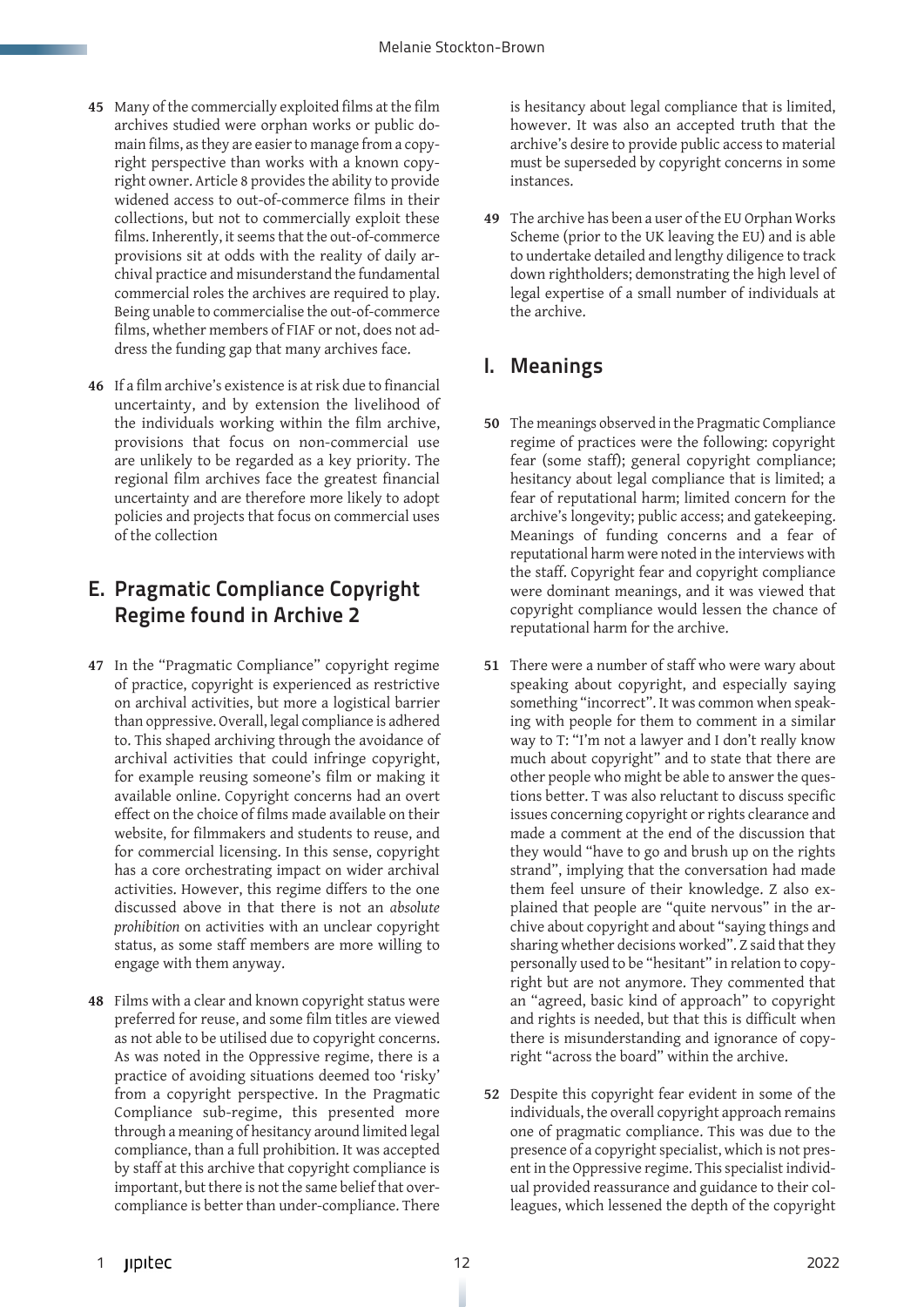fear present. It is common in the archival sector that individuals have specialist roles and knowledge, so this legal specialism is accepted and aligned with wider archival practice.

- **53** As was noted in the Oppressive regime, there is a practice of avoiding situations deemed too 'risky' from a copyright perspective. In the Pragmatic Compliance regime, this presented more through a meaning of hesitancy around limited legal compliance, such as in relation to orphan works. It was noted that the existing orphan works scheme is "trying to do too many things", and that the end result is "awkward", largely because the orphan works scheme does not work well with royalties, and that the film industry works on royalties.
- **54** It was noted across various observations and interviews that there is a discourse of copyright issues being considered at the end of projects, and not *holistically part of them*. During an informal project meeting between several members of the team, the project made for the next few months was examined. It was noted that "Rights" is at the end of this timeline with no specific date attached to it. K joked in relation to this that "…we're like the ugly cousins no one wants to claim…we're always forgotten about and put to the end". This sentiment was echoed in several other discussions and group meetings, that rights clearance is only considered *after* the other work has been completed, and not always as a cohesive part of it. This can lead to situations in which the rights clearance of a film became impossible, even after a significant effort had been made to physically repair and digitise the film.

### II. Competences

- **55** The competences observed in the Pragmatic Compliance regime of practices were the following: specialist copyright knowledge; an avoidance of copyright activities deemed 'risky'; specialist knowledge of staff; record-keeping (which has been historically lax); liaising with rightholders; liaising with national government; technical archiving skills (digitising, preserving, restoring, etc.); fundraising skills; and commercial revenue generating.
- **56** Despite the lack of a formal copyright policy, there were clear practices observed and commented upon in the interviews, which indicated a specific individual, Z, who is consulted for copyright advice both formally and informally by others. Competences are embodied by key personnel within the archive, and thus archiving practices require coordination between those who have copyright competences and those who do not and who may be handling the man-

agement of the archive. There are a few team members who are consulted in relation to copyright. As was observed by a participant in relation to Z: "[Z is] a mine of information and [they] answer a lot of our questions, we send [them] a lot of questions all the time… [They are] great; [they will] just know something off the top of [their] head." Z is emailed and spoken to about copyright issues and queries by staff from other teams too, and other have commented that they are a "fountain of knowledge". It is therefore clear that certain members of the team are highly skilled in relation to copyright and others seek them out for information. A staff member, E, from another team in the archive, commented that

*from my experience in the heritage sector, you have small pockets of people who understand copyright in-depth, and then there is a spectrum of understanding from everyone else. And everyone then asks those few people all the questions. Curators especially can lack this depth of knowledge.*

**57** Copyright training sessions were only observed to be given to only individuals or teams deemed likely to 'need' it, presumably to reduce cost and staff time. These training sessions were a place for the individuals to ask questions and to share best practices with one another, as well as receive training and guidance from Z. These were very open, informal sessions led by Z in which Z was honest about areas the archive lacked clear processes or guidance on. This in turn was observed to enable the team to feel more confident in asking questions, as there was no culture or feeling of shame for anyone who lacked knowledge.

#### 1. Materials

- **58** There is no specific written copyright or related policy that is followed within the archive, but there is an increasing internal focus on copyright compliance at the archive. For example, Z noted that there has been both an external and internal review of copyright processes and systems recently. This review consulted people across various departments to ask them whether they came across copyright issues often and where they look for information. From this review, functional issues, data issues, and technical issues were found. Some of these changes have been implemented, and some are ongoing. This internal review emphasises that strict copyright compliance has not been adhered to, and historically there has been a lax approach to compliance.
- **59** It was commented by Z that prior to internal changes in 2014, there was very little written down within the team regarding policies and procedures; and that historically there has been "anecdotal, subjective decision-making". Z noted that a lot of decisions are made during "informal conversations"; and often no record is kept of these. Z explained that this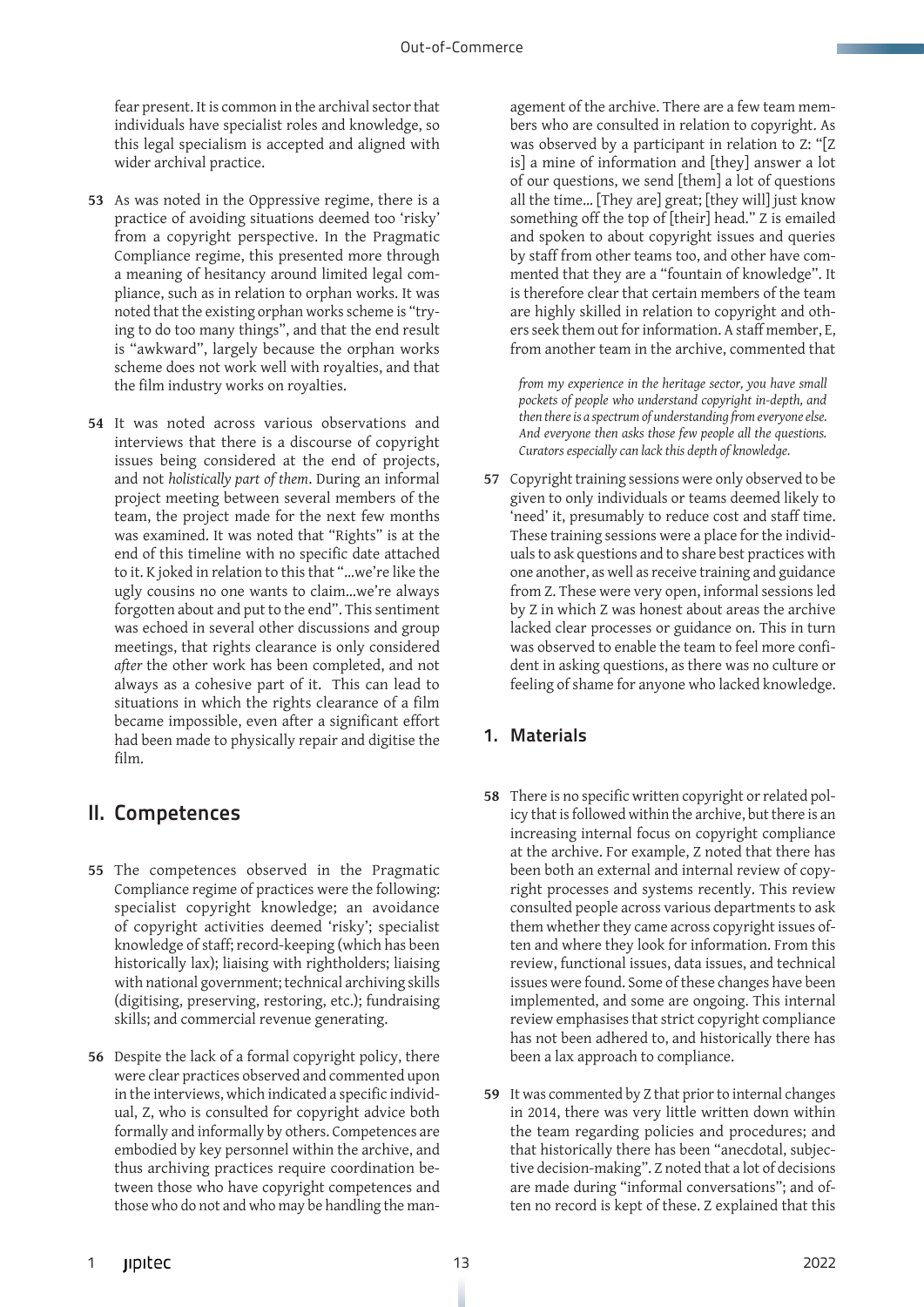subsequently made it very difficult to understand historic decision-making and rationales, especially when staff left. This has also led to historic legal and factual "misunderstandings" regarding rights ownership becoming clear upon investigation, regarding incorporating the Orphan Works Scheme. This evidences that historically copyright has not been a primary orchestrator of practices. This has changed in recent years, with the rise of copyright infringement litigation causing concern, and so copyright has been focussed on much more.

**60** The material documents at the archive concerning copyright and licensing deals are not consistent across the archive's various teams and leave potential gaps in the distribution of knowledge, as some teams manage their own copyright research and copyright licensing, with the two teams "swapping notes" to share knowledge. It was noted by staff members that the archive's approaches and internal practices have sometimes later transpired to be incorrect. For instance, it was noted that the archive's internal guidance relating to Crown Copyright films was "incorrect".

#### 2. Key Issue in the Pragmatic Sub-Regime: Reputational Harm

- **61** Reputational harm (both actual and perceived) to the archive and to the individual archivist was discussed in relation to copyright by many individuals across the archives. Any potential reputational harm to the archive was seen as very serious. Reputational harm was observed as having a very negative impact on the film archive in a financial and professional sense. This was viewed as likely to occur if the archive suffers from a reputation of being careless with copyright works, of not respecting rightholders, and of failing to comply with legal requirements. The focus on the relationship with rightholders was of key importance, as without rightholders agreeing to allow their material to be stored and used, the film archives could not continue.
- **62** Reputational risk is an issue that, from speaking to the participants, can be separated into a fear of harming relationships with four distinct groups: current or future financial donors; current or future donors of material to the collection; members of the public or users of the collection; and other CHIs or partner institutions. No individual or archive articulated the fear of reputational harm as having these four aspects, but they appeared through analysing the comments made. It was the potential reputational harm to current or future financial donors; and current or future donors of material to the collection that was spoken about by many of the participants. This fear of reputational harm is itself interlinked with

on-going fears of funding and the continuing viability of the archive, as discussed above. The avoidance of reputational harm was therefore seen to be motivated by: the fear of legal action for any infringements; an ethical sense of duty and care towards rightholders; and a risk of rightholders ceasing to engage with the archive.

- **63** This fear led to avoidance of activities that were perceived as likely to lead to reputational harm. This avoidance of activities deemed to risk reputational harm was observed across the three sub-regimes and seemed to create a particular barrier for the Practical Compliance sub-regime. To illustrate, a participant commented that existing rightholder relationships will not be risked by utilising the out-of-commerce provisions, even if the works are eligible: "[w]e would never consider anything OOC if we were in contact with the rights holder(s), even if it would fit the bill."
- **64** Reputational harm and the relationship with rightholders are paramount to the individual archivists, and shapes access practices. As a participant commented: "reputation as an archive is really important". This is clearly evidenced through access practices, in that:

*[a]ccess to material that is still in copyright is only open to rights holders (regarding their own material) and third parties who have acquired the rights holders' permission unless permission is not required such as under the in-situ exception.*

**65** It is likely that they would adopt a similar approach with out-of-commerce works if they were to utilise them; seeking permission from rightholders and donors to do so, as a "courtesy". This could lessen the likelihood of film archives making out-of-commerce works available. On the other hand, rightholder concerns about Article 8 will be best addressed through close stakeholder dialogue. If the film archives are seen to be considering the best interests of the rightholders in their collections, this will strengthen these professional relationships and trust.

# F. Active Agency Copyright Regime found in Archive 3

**66** In the "Active Agency" copyright regime of archival practices, copyright is experienced as restrictive to archival activities, but not oppressive. There is legal and copyright compliance to the extent that it is deemed necessary, and there is some active departure from copyright. Crucially, legal compliance is adhered to the extent *deemed necessary and compatible* with its public access goals. This departure is based on professional judgement of the archivists.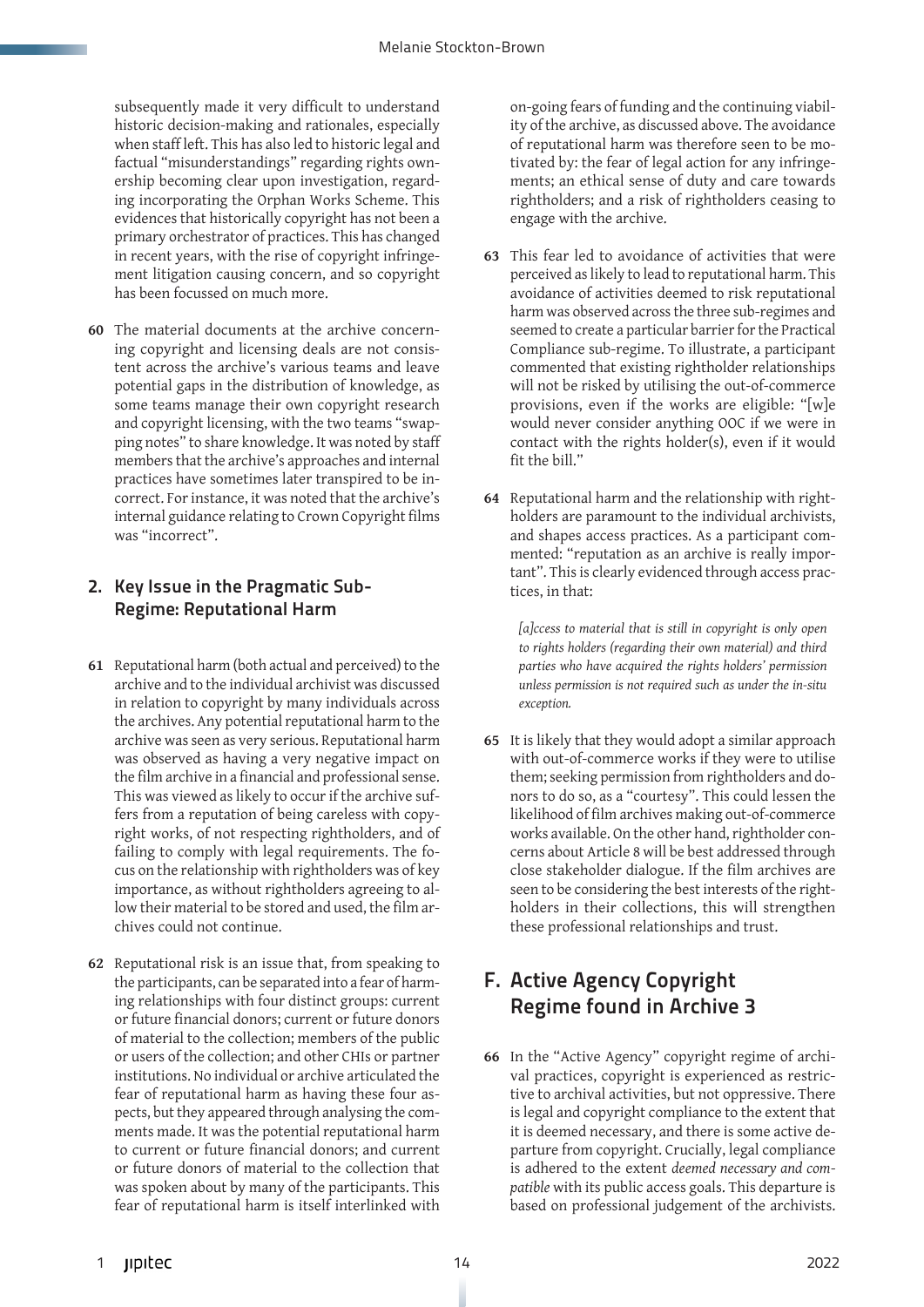This shaped archiving through the understanding that public access to films is of the utmost importance and that copyright law offers the archive opportunities to make use of their collection, as well as placing restrictions on its use. Whilst individual wariness of copyright was still present and was seen to restrict some individual curatorial activities, there was a wider institutional acceptance that there can be some resistance to copyright.

**67** Some films with an unclear copyright status or no rightholder permission could not be made available to the public, but many films are made available, even without express consent. Only the films with a clear and known copyright status were allowed to be reused. Within the Active Agency regime, it was accepted by all individuals involved in the research that copyright compliance is important, but that this compliance must be balanced with professional judgment and with the view to providing public access.

## I. Meanings

- **68** The meanings observed in the Active Agency regime of practices were the following: copyright compliance that is balanced with professional judgement, with some active departure; fear of reputational harm; confidence in the archive's longevity; public access; and gatekeeping. Copyright compliance and ethical practice is regarded as very important to the practices at the archive. As S noted regarding the archive's copyright approach: "…our policy is to respect the law. We are a public institute, and we take that seriously…We work with these issues on a daily basis and we're really respectful of that."
- **69** There was also a dominant meaning of expertise and professional judgement noticed across various issues and roles. Legal compliance is adhered to the extent deemed necessary and compatible with its public access goals. The archive only consults the sources it deems necessary during a diligent search, even if this means omitting sources that are legally required to be consulted. As stated by their legal specialist, the "sources are only consulted if they are relevant *even if they are mandatory according to law*" (emphasis made by the legal specialist themselves). The reason for omitting certain irrelevant sources is that it saves time, and therefore money, as otherwise this can be a cumbersome task. This approach demonstrates a focus on the law's intention, more so than its direct wording. Copyright adherence is therefore *balanced* with internal professional judgement, and there is some departure from copyright compliance.
- **70** This discourse is strongly correlated to the discourse of knowledge and roles being highly specialised across the archive. For example, a participant

commented that "[e]ach person has a role in the film heritage circle. It is a finely tuned machine; every cog is critical". Many of the staff are reassured by F, the copyright specialist at the archive. Some of this practice was observed to be informal conversations and emails, as well as more formal delegation of responsibility for certain tasks. For instance, F is the primary individual for conducting copyright research; they note that, "…establishing the rights status (in or out of copyright, orphaned) or looking for rights holders, that's something that really only I do at the moment".

**71** There was observed to be a widely accepted practice of relying on F for copyright guidance, as B noted: "[F] gives us the rules". C commented that for approximately 80% of cases it is clear what the copyright situation is, and for the remaining 20% it is "unclear, but [F] does those". Staff members from across the archive engage with copyright, but it is primarily F who manages "rights clearance" to obtain the necessary copyright permissions. This emphasises that copyright research and permission practices are, where a specialised individual is present, carried out almost exclusively by that person. This logically accounts for the absence of copyright training given to individuals across this film archive, as it appears that this is not viewed as essential.

## II. Competences

- **72** The competences observed in the Active Agency regime of practices were the following: specialist copyright knowledge; specialist knowledge of staff; record-keeping; liaising with rightholders; liaising with national government; technical archiving competences (digitising, preserving, restoring, etc.); fundraising competences; and commercial revenue generating.
- **73** Historically, limited record-keeping and documentation occurred. M commented that when they joined the archive, there was a "huge backlog" of registration of contracts for acquisitions, and consequently these acquisitions were not registered anywhere. M noted that they therefore were unsure "what rights/ licences were agreed upon, or the duration". M was part of the efforts to clear this backlog, and therefore "I really got to know how these contracts work".
- **74** Understanding the copyright position of a film is only possible with accurate and sufficient information about the film. B noted that fully cataloguing a work in their records "can take a long time, up to **10 years** for the result" (emphasis added). This length of time is due to an issue with incorrect IDs for the films, and a lack of information about the films. They consequently must "look down different routes and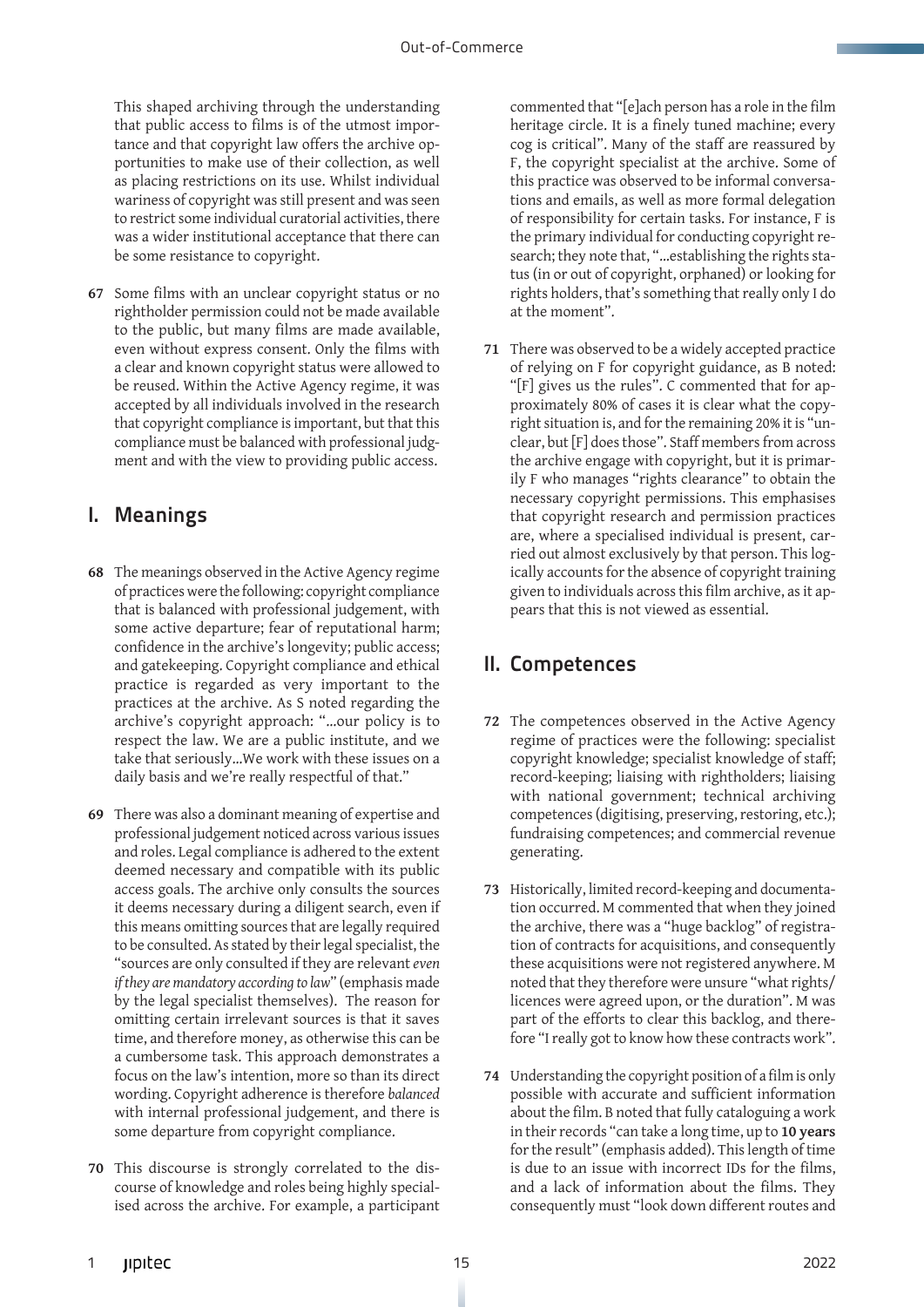speak to the public", to find more information. Due to these complexities, the research into some films is "on the back burner" and remains an ongoing task.

**75** Furthermore, B noted that this is complicated by the fact that they have a "very little limited budget now" at the film archive. They noted that this significantly impacts the film restoration activities, and that they are consequently "very selective now" about which films are taken in and restored. In this sense, decisions and archival practices are influenced by what is economically viable; and therefore, often choose to prioritise the films with either the greatest national significance, or the films with a stronger chance of generating commercial revenue.

#### 1. Materials

**76** There is no formal copyright policy, as F commented:

*[t]here are no policies as in written manifests or anything like that. But everybody within the organisation is (made) aware that copyrighted material cannot be used without the proper clearance. In case of doubt, colleagues usually ask me. Especially when in doubt about the applicability of copyright exceptions…*

**77** B noted that the archive has adopted an approach of first "clearing copyright", before deciding whether to restore the film, as there is a lack of money (and spending the considerable money to digitise a film that cannot be used commercially for copyright reasons is viewed as economically unviable). This demonstrates how copyright impacts upon curatorial choice and archival practice. B noted that archivists do not want to be too concerned about copyright and commented that once the copyright research for a film has been completed "I try not to think about it too much" after doing the research. This is another example of copyright orchestrating archival practices, as it shapes which films and collections the archive chooses to focus on in their work projects.

#### 2. Key Issue for the Active Agency Sub-Regime: The Difference Between "Commercial" or "Non-Commercial" Use

**78** The issue of whether a particular use is "commercial" was a significant concern for all of the archives. This issue was regarded as essential for the successful incorporation of Article 8 by the archives, as a lack of clarity on this renders Article 8 ineffective. Uses such as research and education were generally viewed by the participants as non-commercial. One individual noted: "[s]ome things are clearly commercial and some things are clearly non-commercial, and others

on a sliding scale, depending on who you talk to as well". This recognises the subjectivity in determining whether a work is commercial or non-commercial, and that people within the same archive can hold differing views on this.

**79** Likewise, there is a meaning that views all of the archive's own activities as non-commercial, as all revenue generated goes back into supporting the archive's public access mission, and many film archives are charities. That said, what is viewed as noncommercial might be different when a member of the public wants to carry out a similar use of one of the archive's films. A highly contextual approach to the meaning of commercial and non-commercial was observed. When the archive itself was the copyright user, individuals within the organisations commented that they then tended to interpret the meaning of commerciality differently to when charging commercial clients. This seemed to correlate to the belief at the archive that all of their activities are inherently non-commercial.<sup>18</sup> The archive in the Active Agency sub-regime in particular regards all of their activities as non-commercial, as they are a nonprofit organisation:

*"[w]e are an archive, we are a museum; commercial is where you make a profit. Everything we make goes back into the funds to keep us going, so we make no profit." There is a difference of approach when discussing the reuses of the films by clients, with a tendency towards assuming these will be commercial. A participant at the archive regarded academic and educational uses as most likely non-commercial, but "I consider some of it as commercial".* 

**80** In the Pragmatic Compliance sub-regime, the view was likewise shared that, in theory, all of their activities are non-commercial: "[n]othing the [archive] does makes a profit as it all goes back into the institution…In some ways, we could say that everything we do is non-commercial". However, in practice it was noted that this view is not held as strongly or boldly as in the Active Agency sub-regime; and in reality, great caution is exercised in uses that could be viewed as commercial. As Q noted, non-commercial use is when "no one is making any money at all – is the simple answer".

<sup>18</sup> The FIAF Code of Ethics: "3.1. Archives recognise that the materials in their care represent commercial as well as artistic property, and fully respect the owners of copyright and other commercial interests. Archives will not themselves engage in activities which violate or diminish those rights, and will try to prevent others from doing so. 3.2. Unless and until commercial rights in items from their collection shall have expired or been either legally annulled or formally vested in their institution, archives will not exploit those items for profit." See. FIAF, "FIAF Code of Ethics" FIAF, "FIAF Code of Ethics" Available at: < https://www.fiafnet.org/pages/Community/Code-Of-Ethics.html> Accessed on 17<sup>th</sup> May 2019.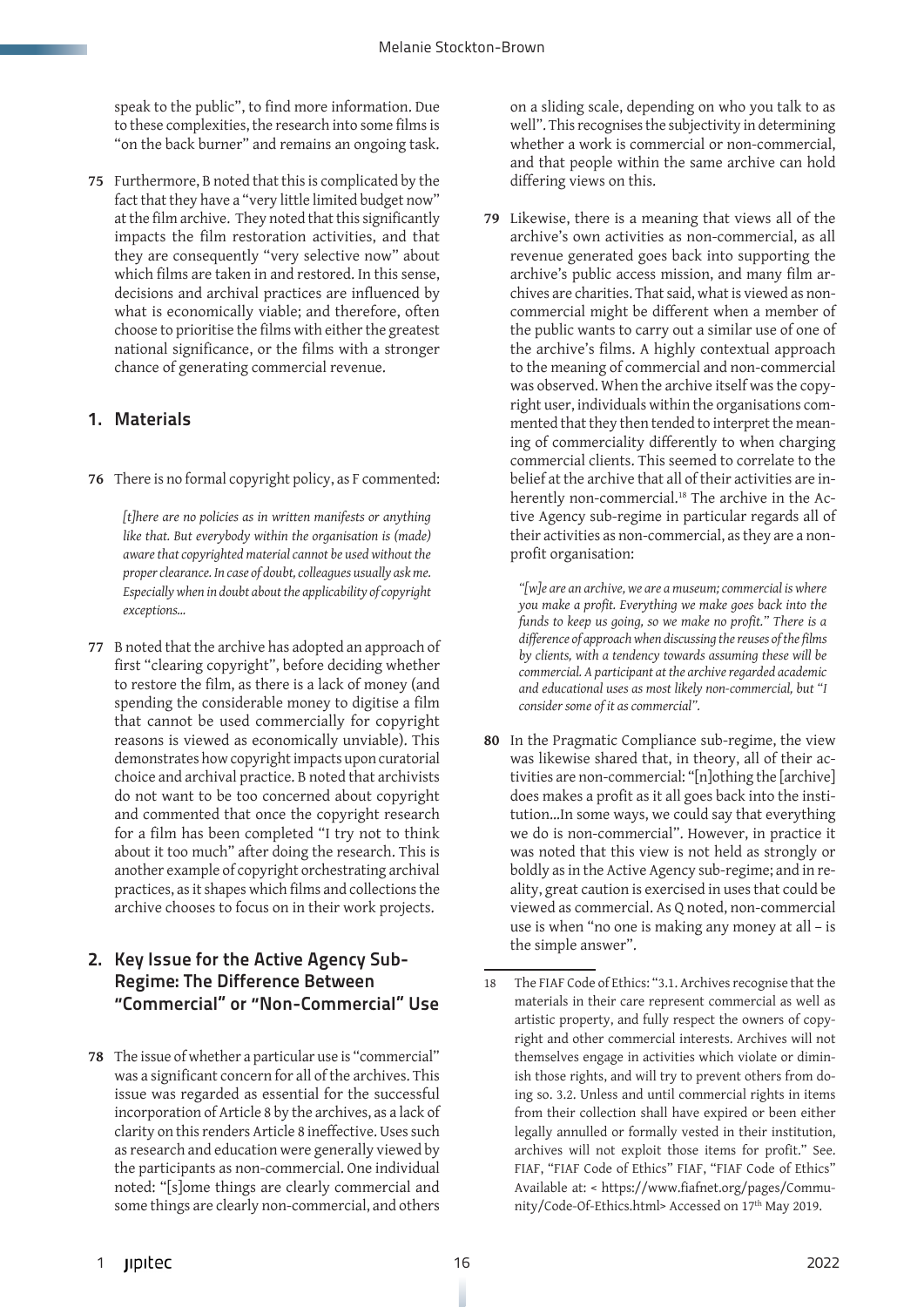**81** Advert revenue was a cause of uncertainty for some archives, as to whether it is non-commercial. As one individual in the Pragmatic Compliance sub-regime commented: "[i]t's becoming more difficult to distinguish between commercial and non-commercial use… [This situation has been] blurred with You-Tube, as ad revenues on the side, are potentially quite a lot of money." Furthermore, sponsorship on websites was raised by one individual, who viewed advert revenue on YouTube as commercial, but was "not sure" whether sponsored content would be. This was because it was regarded as being "more difficult to distinguish when it's indirect revenue."

#### 3. Second Key Issue for the Active Agency Sub-Regime: A Need for Cut-Off Dates

- **82** The Netherlands was the first country to implement the CDSM nationally. The UK chose not to implement the CDSM Directive prior to leaving the EU.19 Neither the UK nor the Netherlands have a sufficiently representative CMO for film works. Therefore, Dutch film archives wishing to utilise Article 8 would have to use the fall-back exception.
- **83** In the Netherlands, there is also no official extended collective licensing scheme in place,<sup>20</sup> but various CMOs operate in the Netherlands who are affiliated to the official Association of Organisations for the Collective Management of Intellectual Property Rights (or "VOI©E" in Dutch).<sup>21</sup> VOI©E was set up in 2008 as a trade association for CMOs.<sup>22</sup> A voluntary Dutch CMO Quality Mark assessment for CMOs was subsequently established. A report into the effectiveness of the CMO Quality Mark found that:

- 21 https://business.gov.nl/regulation/copyright/
- 22 Stichting Reprorecht, "Today's rights management the Dutch way: Transparency and governance in collective management of copyright and neighbouring rights in the Netherlands: a progress report" (Stichting Reprorecht, 2013) 8.

*[t]here is increased transparency for users where rates and licence terms are concerned. The CMO Quality Mark encourages CMOs to work together closely where possible and good progress has been made in this area... The CMOs have, for example, started a project to harmonize their financial affairs and reporting.<sup>23</sup>*

- **84** The collective management of rights therefore appears to have a strong position nationally in the Netherlands, despite the lack of extended collective licensing scheme or CMO for film. The CMO Quality Mark further protects rightholders. This prominence of CMOs in the Netherlands is something that has been achieved in recent years. Before this, within Dutch copyright implementation, "self-regulation has always been a core strategic choice".<sup>24</sup> Hoorn elaborates on this in detail, and notes that there are many instances of "a broad involvement of diverse stakeholders".25
- **85** Therefore, the trust and accountability of CMOs in the Netherlands appears to be especially well established, meaning that a CMO appearing for film there would have a strong chance of being representative. The strong culture of collective management of copyright in the Netherlands and the strong stakeholder dialogue presents a solid foundation for a CMO for films to appear in the future.
- **86** What was clear across the three film archives was a need for workable, clear definitions of "out-ofcommerce works", which ideally included cut-off dates. This need becomes even higher for the EU countries without sufficiently representative CMOs for film works (or other relevant categories of works), as this means that the CHIs need to have the confidence to clearly distinguish which works should be deemed out-of-commerce. Cut-off dates give far greater clarity and allow CHIs to explain to rightsholders how these decisions have been made. As has been discussed, avoiding potential reputational harm through meaningful rightsholder dialogue is essential to the proper functioning of film archives, and cut-off dates can help to facilitate it.
- **87** Many at the archives believed that without a clear timescale at which a work could be deemed to be outof-commerce, it would be too onerous to be used. The length of the cut-off was discussed, with differing suggestions given by those interviewed. It was noted by some that the rightholders are likely to

23 Stichting Reprorecht (n. 23) 12.

25 I*bid.*

<sup>19</sup> However, there is no barrier to the UK choosing to implement domestic legislation that mirrors in substance the provisions of the DSM Directive, including Art. 8. As it stands, there are no intentions within the UK government to implement similar changes to those that the DSM Directive will bring to the EU.

<sup>20</sup> European Commission "Cultural heritage Digitisation, online accessibility and digital preservation Report on the Implementation of Commission Recommendation 2011/711/EU 2013-2015" (European Commission, 2016), pg. 39.

<sup>24</sup> Esther Hoorn "Contributing to Conversational Copyright: Creative Commons Licences and Cultural Heritage Institutions" in Guibault, L. and Angelopoulos, C. (eds.) *Open Content Licensing: From Theory to Practice* (Amsterdam University Press, 2011), 209-211.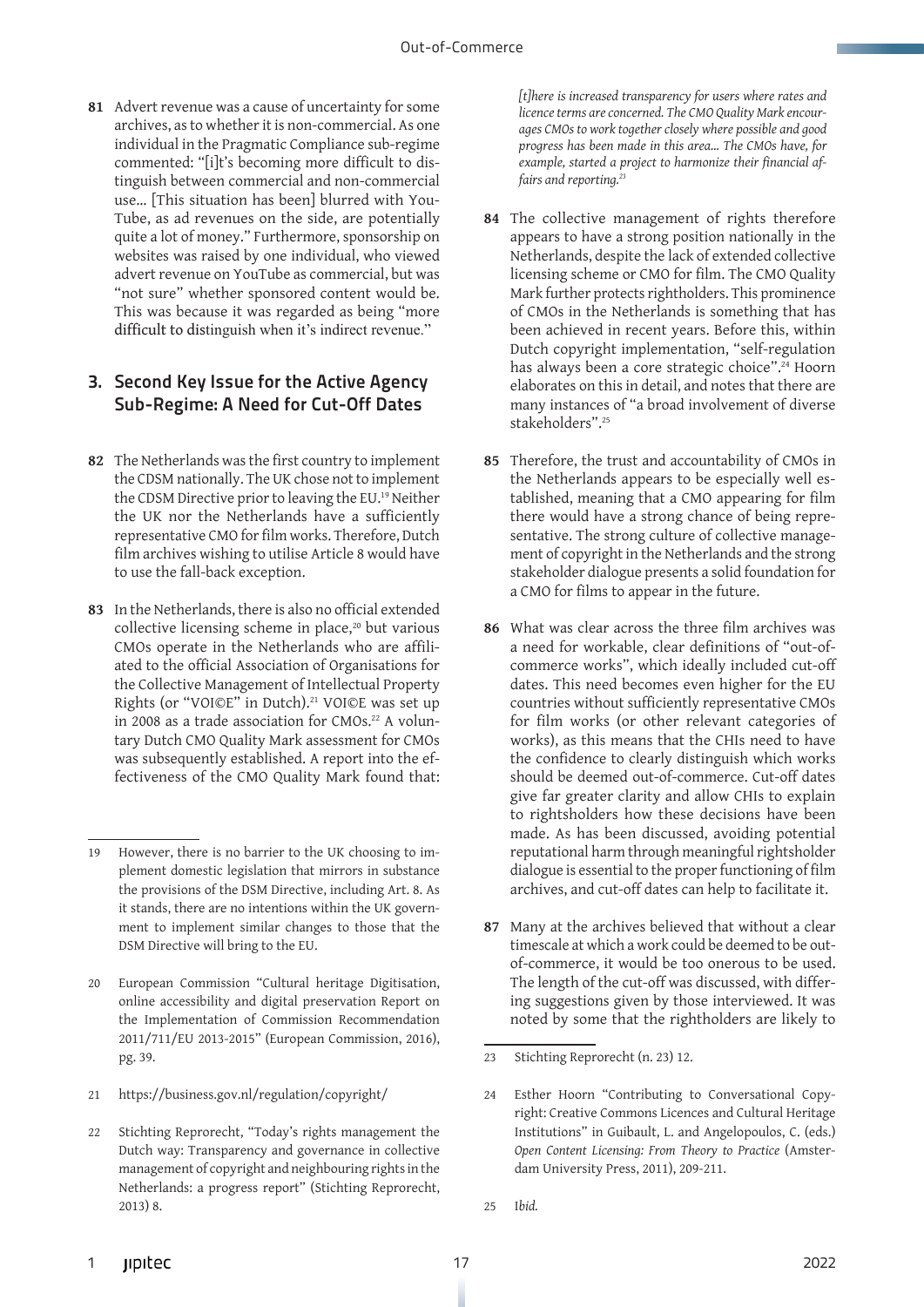lobby for this limit to be as long as possible, if one is introduced. Time limits are therefore essential to the usability and proper functioning of out-of-commerce works within archival practice. A participant commented: "[w]e have heard proposals for twenty years, but that seems unrealistic. Likely the rights holders would collectively oppose such a proposal. But forty years could work".

- **88** In contrast, another participant suggested a timelimit of approximately "a couple of years … twofive years maybe with six months' notice of intention". It was further noted by this participant that before a time limit could be set, it would have to be established how long is required for an agreement to be made: "how long does it take to do a deal somewhere? Rightholders need to have the chance to negotiate with people." These suggested cut-off limits were therefore positioned to safeguard and respect the rightholder, not simply to benefit the film archive.
- **89** The individuals who discussed a cut-off date all related it back to negotiations with rightholders and agreeing a position that rightholders view as fair to them. This focus on the relationships with rightholders reiterates the desire to utilise out-of-commerce works for instances in which there is no likelihood of commercialisation, as opposed to encroaching on the right of the copyright owner to commercialise their work. This is aligned to the meaning of avoiding reputational harm present in each of the copyright regimes.
- **90** Different cut-off dates for different genres of film work were suggested, as different genres have their own unique commercial life cycles. A participant stated that the cut-off date chosen is likely to be influenced by the film distribution timeline, as films tend to have natural breaks in their lifetimes.<sup>26</sup> Z stated that during these natural commercial "breaks" it is unlikely the work could be considered out-of-commerce. These discussions further highlight the need for sector-specific guidance and definitions, as commercial film works do not follow the same commercial life cycles as works such as books.
- **91** Given the lack of clarity in the definition, it is unclear how many out-of-commerce works there are in the film archives. A lack of accurate figures weakens the incentive for film archives to invest time and money in bringing these works to the public, as it is unclear what the potential scale of the benefit is for the archive.

# G. Concluding Remarks

- **92** For Article 8 to be beneficial to film archives in providing public access to out-of-commerce works, understanding the practices of copyright is crucial, as their current response to copyright is a likely indicator of the success of future copyright provisions. A theorical framework, based on empirical research, enables us to understand potential barriers to incorporation of legal reform, and to adequately address these barriers. Furthermore, it provides detailed evidence to policymakers and legislators regarding the barriers to successful incorporation into existing archival practices.
- **93** This article proposes a copyright regime of archival practice. The different sub-regimes of copyright in each archive establish how the various elements of archiving come together, and the meanings of copyright and legal incorporation. This contributes a theoretical framework for the understanding of how copyright shapes archival practices and decisionmaking. The three copyright sub-regimes of archival practice are: an Oppressive Regime; Pragmatic Compliance regime; and Active Agency regime. This article applies the copyright regime of archival practices to out-of-commerce works. In doing so, it examines how existing practices are likely to face barriers in the introduction of a new proto-practice of making out-of-commerce works available.
- **94** It seems likely that the archives that adhere to an "Active Agency" copyright regime, with a legal specialist that is knowledgeable and confident about copyright, are the most likely to utilise Article 8. This is due to this copyright sub-regime of displaying less copyright wariness and fear. It is also due to the fact that this regime involves copyright compliance balanced with professional judgement and departure from copyright when it is deemed too restrictive or too onerous, such as the departure from the Orphan Works Directive diligent search requirements.
- **95** It is suggested here that this copyright regime will be most aligned to making use of Article 8(2) in particular, as utilising the fall-back exception will require the film archive to have copyright confidence, and confidence that this action will not cause reputational harm with rightholders and donors, to do so. For film archives aligned to this regime in a Member State with a sufficiently representative CMO for film, it seems very likely that they would seek to liaise with the CMO to agree a non-exclusive licence. This is due to the same confidence that this action will not cause reputational harm with rightholders and donors, especially in countries with effective stakeholder dialogue.
- **96** Conversely, for archives aligned to the "Oppressive" copyright regime, it seems very unlikely that they

<sup>26</sup> For example, a six-month break between theatrical release and DVD sales.